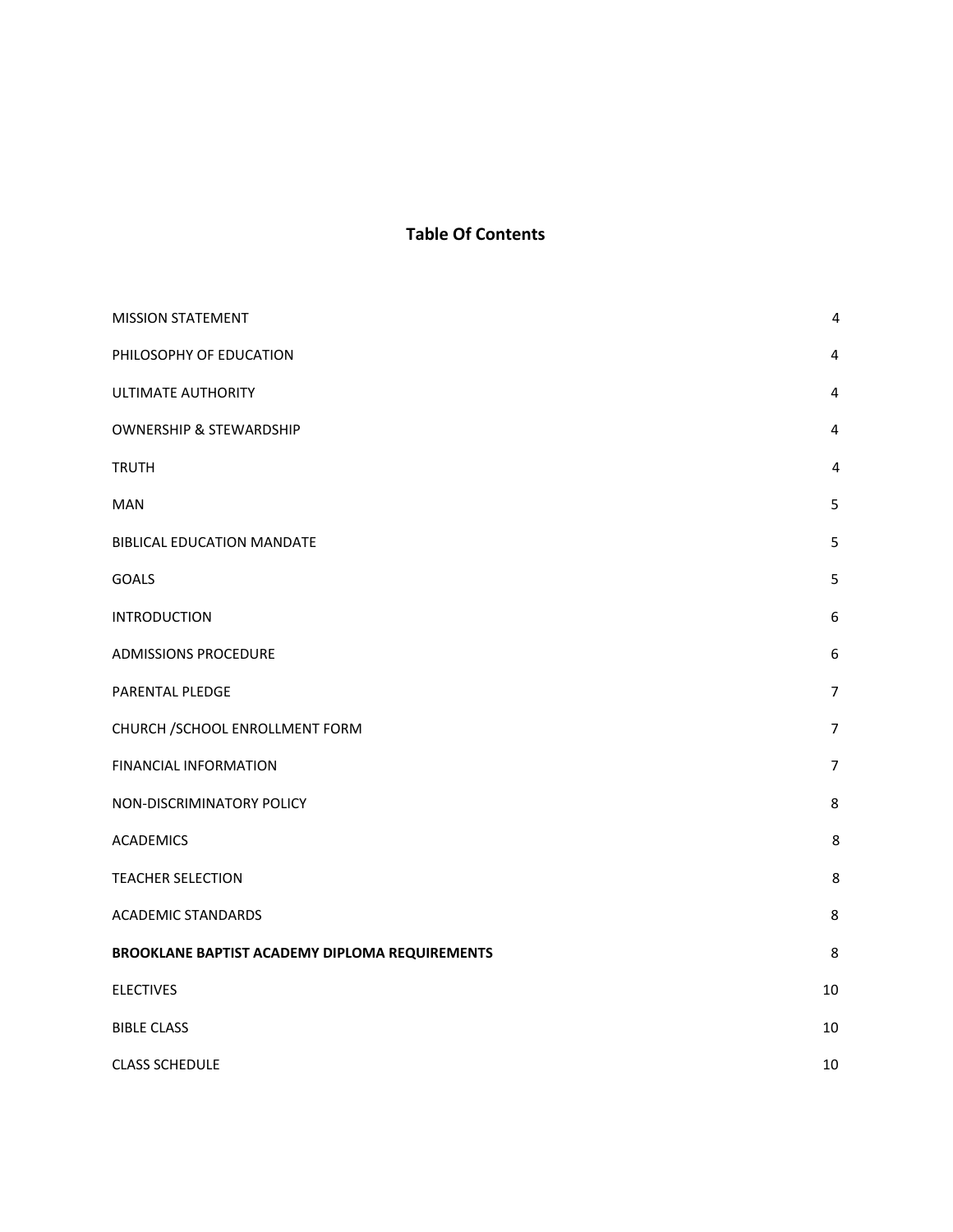| REPORT CARDS AND TRANSCRIPTS           | 10     |
|----------------------------------------|--------|
| HOMEWORK, QUIZZES and TESTS            | 11     |
| <b>BBA HONOR SOCIETY</b>               | 11     |
| HONOR CODE                             | 12     |
| <b>ATTENDANCE POLICY</b>               | 12     |
| <b>TARDIES</b>                         | 12     |
| <b>EXCESSIVE ABSENCES</b>              | 13     |
| CHECKING IN / CHECKING OUT             | 13     |
| BEFORE AND AFTER SCHOOL CARE           | 13     |
| <b>DISCIPLINE</b>                      | 13     |
| PHILOSOPHY                             | 13     |
| <b>SCRIPTURAL BASIS</b>                | 14     |
| <b>CLASSROOM MANAGEMENT PROCEDURES</b> | 15     |
| STUDENT PROGRESSIVE DISCIPLINE POLICY  | 15     |
| Class I Offenses                       | 16     |
| <b>Class I Disciplinary Action</b>     | 16     |
| Class II Offenses                      | 16     |
| <b>Class II Disciplinary Action</b>    | 17     |
| Class III Offenses                     | 17     |
| <b>Class III Disciplinary Action</b>   | $17\,$ |
| Class IV Offenses                      | 18     |
| Class IV disciplinary action           | 18     |
| Class V Offenses                       | 18     |
| <b>Class V Disciplinary Action</b>     | 19     |
| EXPLANATIONS OF DISCIPLINARY ACTION    | 20     |
| COUNSELING                             | 20     |
|                                        |        |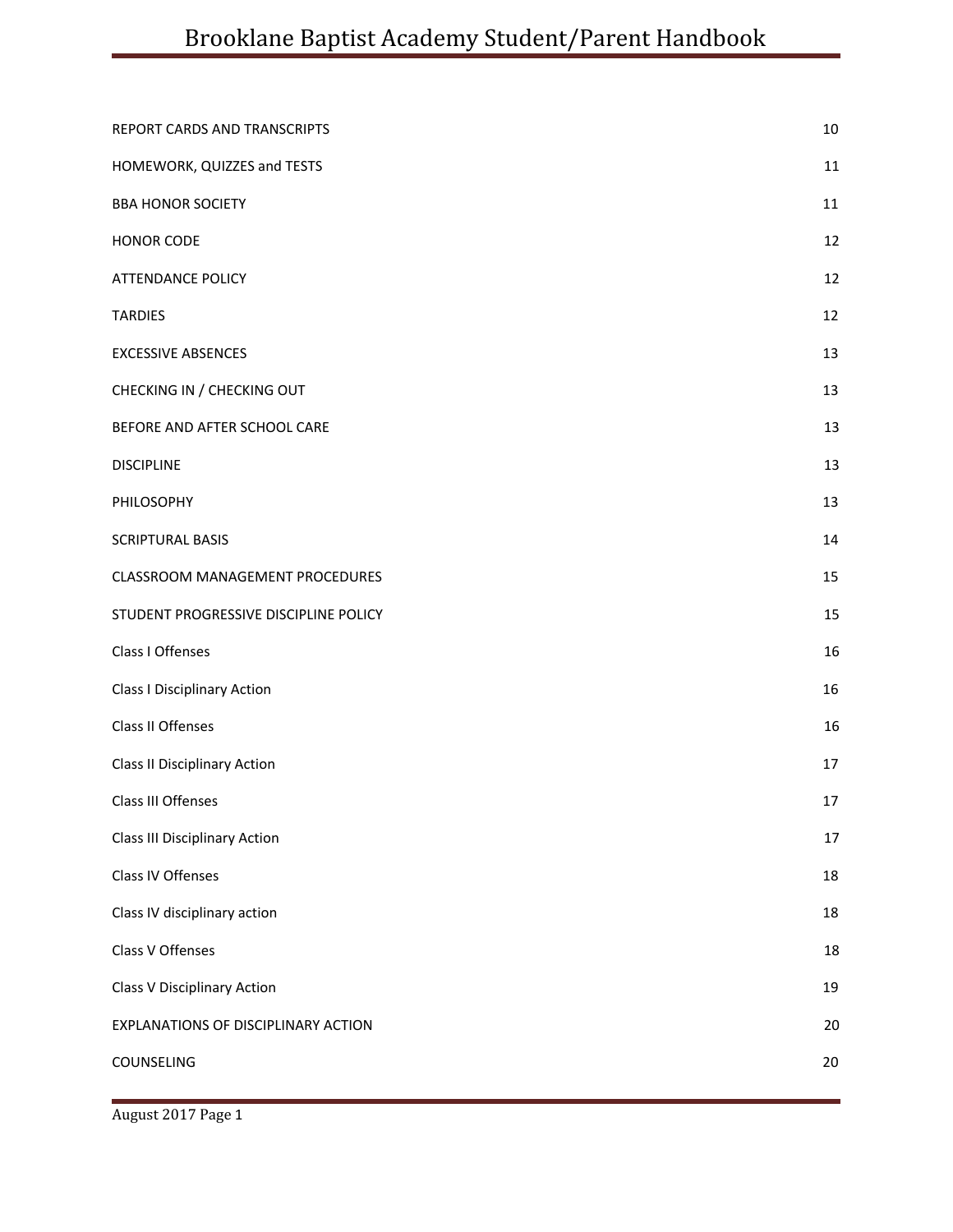| REINSTATEMENT                          | 21     |
|----------------------------------------|--------|
| <b>DRESS CODE</b>                      | 21     |
| <b>SCRIPTURAL BASIS</b>                | 21     |
| <b>GIRLS DRESS CODE REQUIREMENTS</b>   | 22     |
| <b>BOYS DRESS REQUIREMENTS</b>         | 23     |
| EXTRA CURRICULAR ACTIVITIES            | 24     |
| <b>ATHLETICS</b>                       | 24     |
| ATHLETIC PHILOSOPHY                    | 24     |
| <b>ACADEMIC ELIGIBILITY</b>            | 24     |
| <b>REGISTRATION FORMS</b>              | 25     |
| CODE OF CONDUCT                        | 25     |
| <b>ROAD TRIP RULES</b>                 | 26     |
| <b>BUS RULES</b>                       | 26     |
| <b>BOOSTER CLUB</b>                    | 26     |
| <b>GENERAL RULES FOR ALL SPORTS</b>    | 27     |
| <b>SPORTS OFFERED</b>                  | 27     |
| <b>GENERAL SPORTS INFORMATION</b>      | 28     |
| <b>OTHER ACTIVITIES</b>                | 29     |
| SCHOOL FUNCTIONS AND ACTIVITIES POLICY | 30     |
| DRIVING POLICY                         | $30\,$ |
| LUNCHROOM GUIDELINES                   | 31     |
| <b>GENERAL INFORMATION</b>             | 31     |
| SCHOOL HOURS<br>Monday-Friday          | 31     |
| FIRE AND TORNADO DRILLS                | 31     |
| <b>INCLEMENT WEATHER</b>               | 32     |
| PASSES                                 | 32     |
|                                        |        |

August 2017 Page 2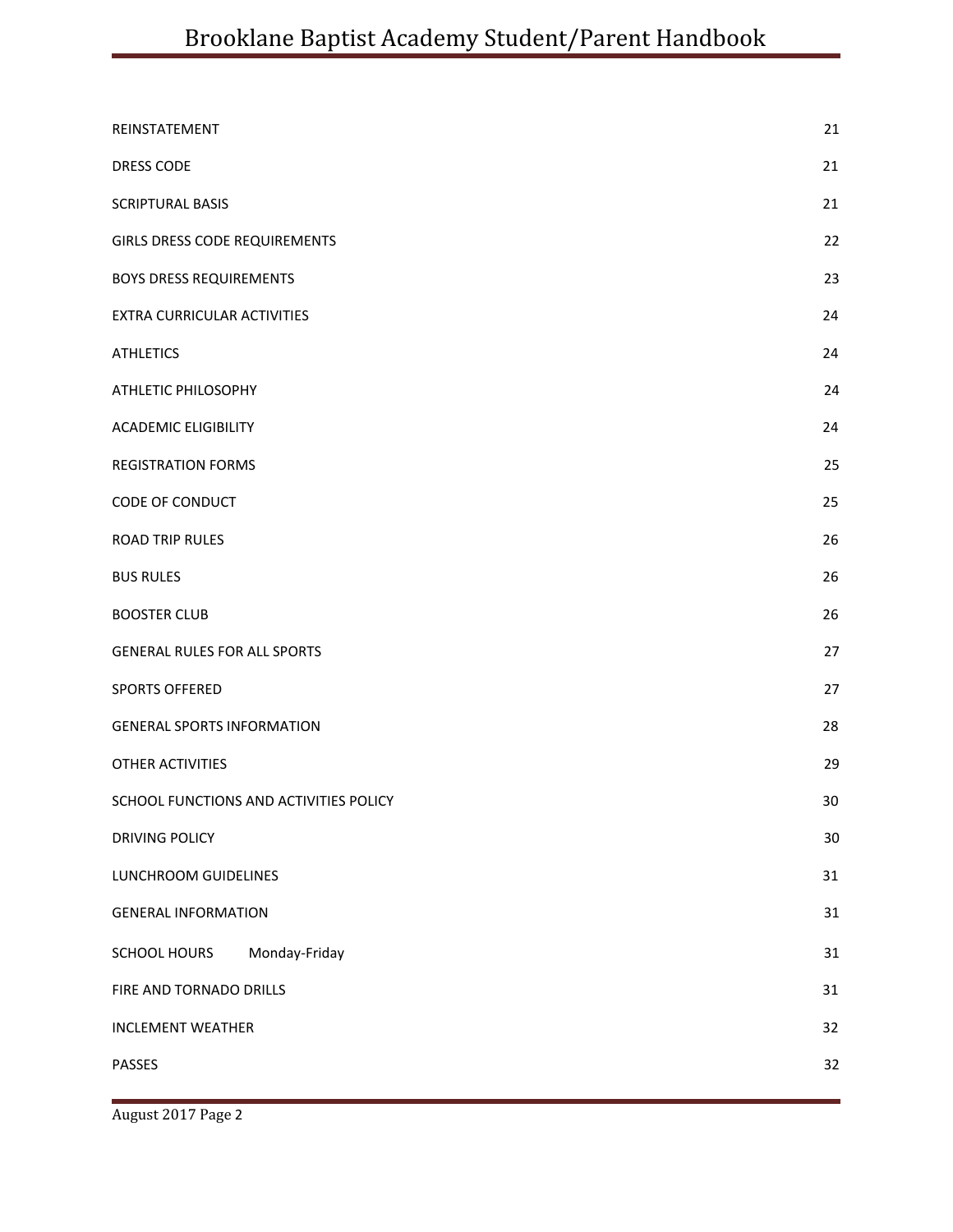| <b>CHAPEL</b>                   | 32 |
|---------------------------------|----|
| ELEMENTARY ARRIVAL              | 32 |
| <b>VISITORS</b>                 | 32 |
| PARENT-TEACHER FELLOWSHIP       | 32 |
| <b>LOST AND FOUND</b>           | 33 |
| <b>TELEPHONE USE</b>            | 33 |
| <b>TRASH CANS</b>               | 33 |
| DOCTRINAL STATEMENT             | 33 |
| <b>DOCTRINAL AGREEMENT</b>      | 36 |
| <b>HANDBOOK COMPLETION FORM</b> | 37 |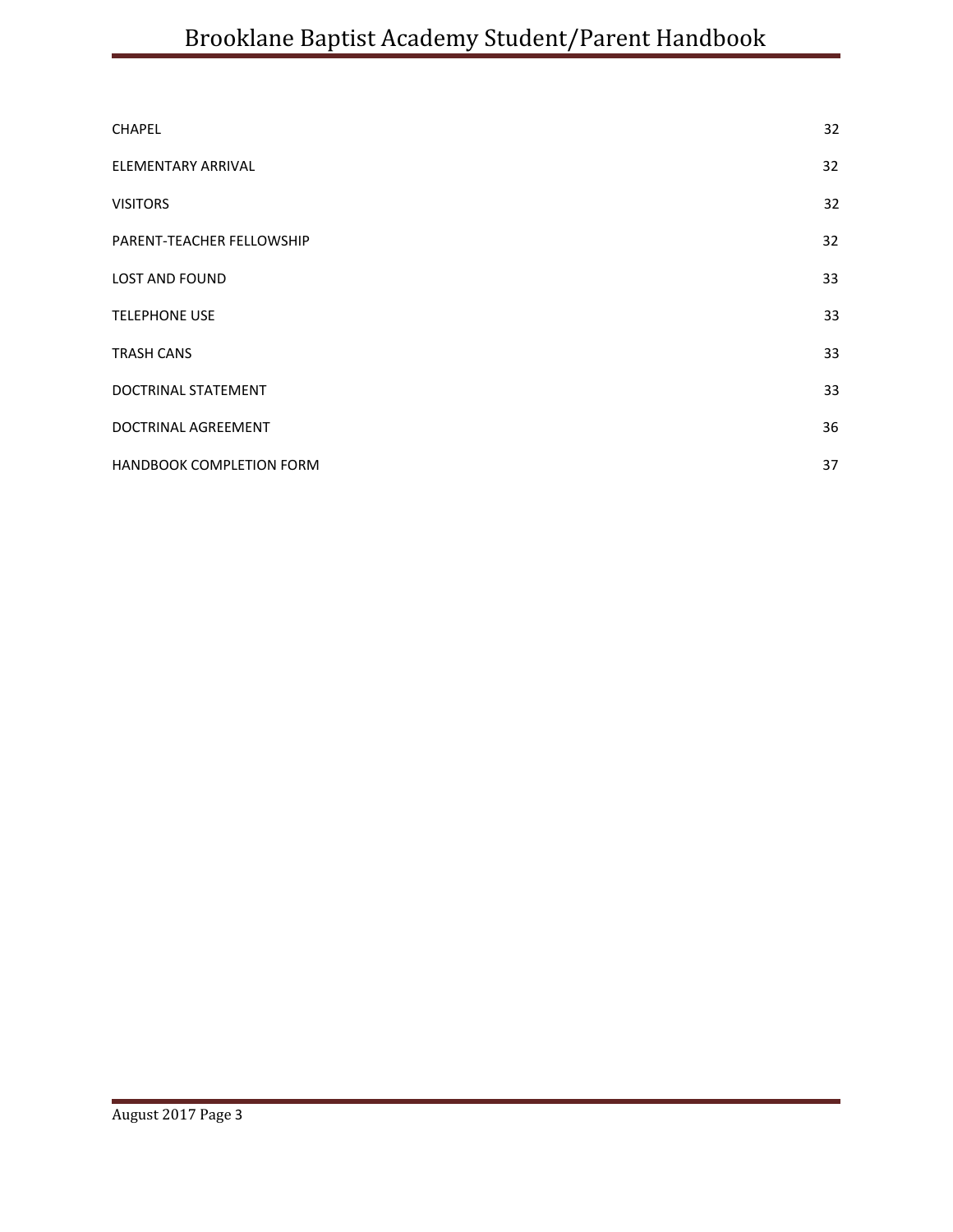### <span id="page-4-0"></span>**MISSION STATEMENT**

Brooklane Baptist Academy exists to evangelize, disciple, and educate students for Christ, equipping them to glorify their Creator.

## <span id="page-4-1"></span>**PHILOSOPHY OF EDUCATION**

### <span id="page-4-2"></span>ULTIMATE AUTHORITY

Our philosophy of education necessitates the acceptance of the Bible as the divinely inspired word of God. This revelation from God is without error and is the sole authority for Christian faith and practice. (1st Timothy 3:16-17 & 2nd Peter 1:21) with this foundation firmly established a correct philosophy can be given with the Bible as its ultimate source and authority.

### <span id="page-4-3"></span>OWNERSHIP & STEWARDSHIP

Psalm 127:3 states "children are an heritage from the Lord". God has given parents temporary stewardship of their children. The responsibility for the education of children is bestowed upon parents. (Deuteronomy 6: 6-7) Brooklane Baptist Academy exists to assist parents with this responsibility. (Gal. 4:2)

### <span id="page-4-4"></span>TRUTH

God has revealed himself and a great body of infallible truth and knowledge through His divinely inspired word. The Scriptures also declare that God has revealed himself through his physical universe (Psalm 19:1–6; Romans 1:19, 20). Through scientific observation and experimentation (Empirical Knowledge) and through mathematics and logic (rational Knowledge), man through the centuries has arrived at a great body of knowledge. Much of this can be categorized as truth because it has been proven through mathematical formula or scientific observation and is not in contradiction to God's revealed truth in his word.

### <span id="page-4-5"></span>MAN

Man was created in the image of God and has a soul that will exist forever.( Gen 1:26-27) In his original state man was sinless but Adam and Eve disobeyed God and plunged the human race into a fallen state. (Gen 3:1-7) God provided a means of reconciliation through the substitutionary death of Jesus Christ, his son. Christian education can only occur after one has been saved by placing his faith in the Lord Jesus Christ. After salvation the regenerate man should experience growth when discipled according to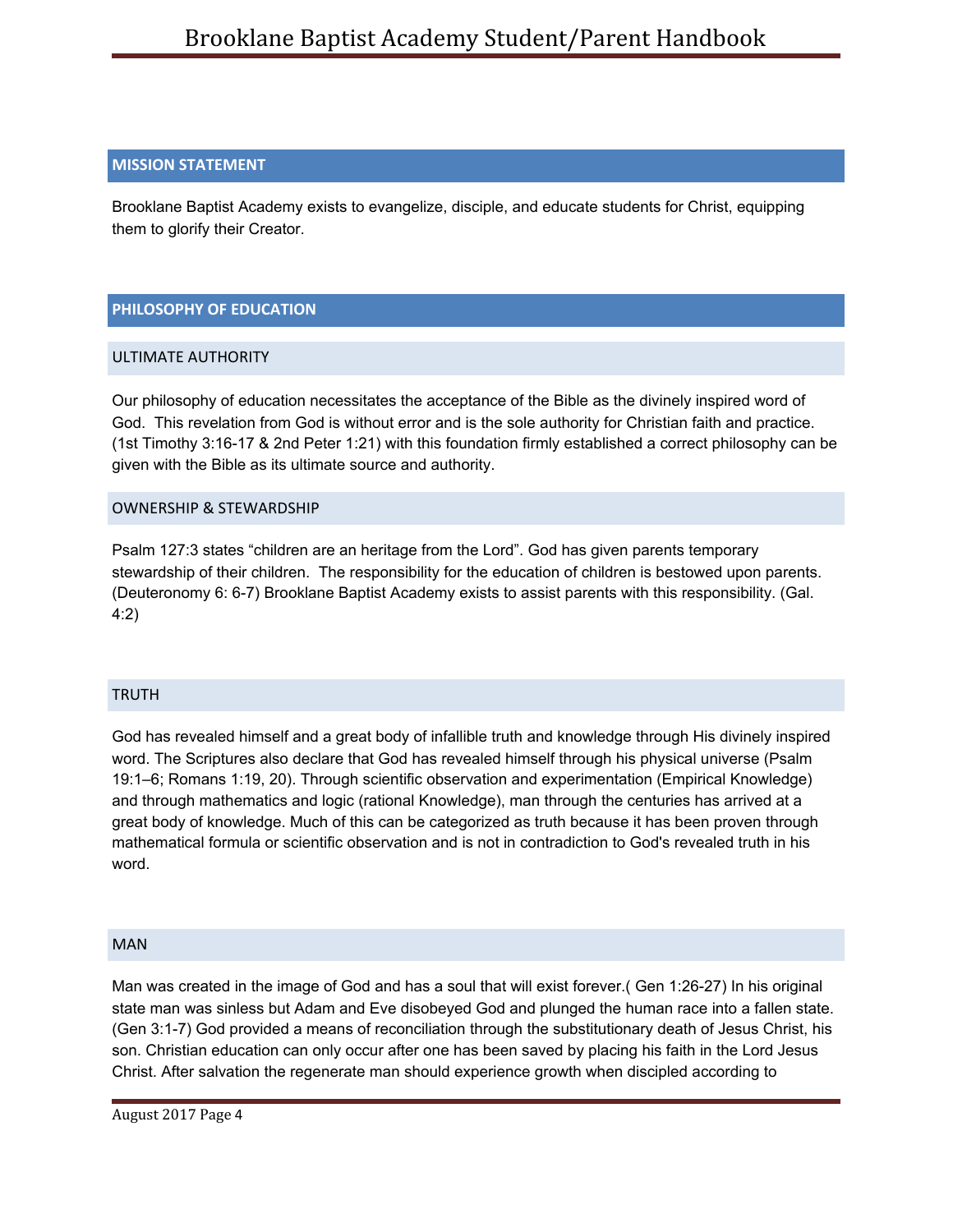scripture. Christ experienced growth in four specific areas mentioned in Luke 2:52. His model for the christian includes academic, physical, social and spiritual growth. The philosophy, mission, programs and goals of Brooklane Baptist Academy are crafted with this model in mind.

### <span id="page-5-0"></span>BIBLICAL EDUCATION MANDATE

The Book of Proverbs states, "Train up a child in the way he should go and when he is old he will not depart from it." Prov. 22:6. This training is the parent's responsibility. It begins when the parent and other authorities selected by the parent sow the seed of the gospel and progresses after salvation to discipleship and Biblical education. Deuteronomy 6:5-9 states and these words which I command thee this day Shall be In thine heart and thou shalt teach them diligently unto thy children, and thou shalt talk of them when thou sittest in thine house, and When thou walkest by the way, and when thou liest down, and when thou risest up. These passages make it clear that the Lord's blueprint for education has the Bible as its foundation!

In today's busy world Many families have both parents working. Others have single parent homes, and still others may have grandparents who have the blessing and responsibility of raising their grandchildren. Brooklane Baptist Academy was established to assist families in following the scriptural mandates contained in these passages of scripture.

### <span id="page-5-1"></span>**GOALS**

- To share the good news of salvation with every student.
- To reap the harvest when students respond to the drawing of the Holy Spirit
- To disciple students by modeling the christian life and through instruction in the word of God.
- To provide a safe learning environment for both the body and the mind.
- To provide opportunities for physical spiritual and social growth through athletic programs and other extracurricular activities.
- To provide an academic program designed to prepare students for college and career or a vocation that will bring glory to God.

## <span id="page-5-2"></span>**INTRODUCTION**

Brooklane Baptist Academy is a ministry of Brooklane Baptist Church. The objective in having a Christian school is to obey the scriptural imperative of Deuteronomy 6:5-9, which states:

"And thou shalt love the Lord thy God with all thine heart, and with all thy soul, and with all thy might. And these words which I command thee this day, shall be in thine heart: And thou shalt teach them diligently unto thy children, and thou shalt talk of them when thou sittest in thine house, and when thou walkest by the way, and when thou liest down, and when thou risest up. And thou shalt bind them for a *sign upon thine hand, and shalt write them upon the posts of thy house, and on thy gates."*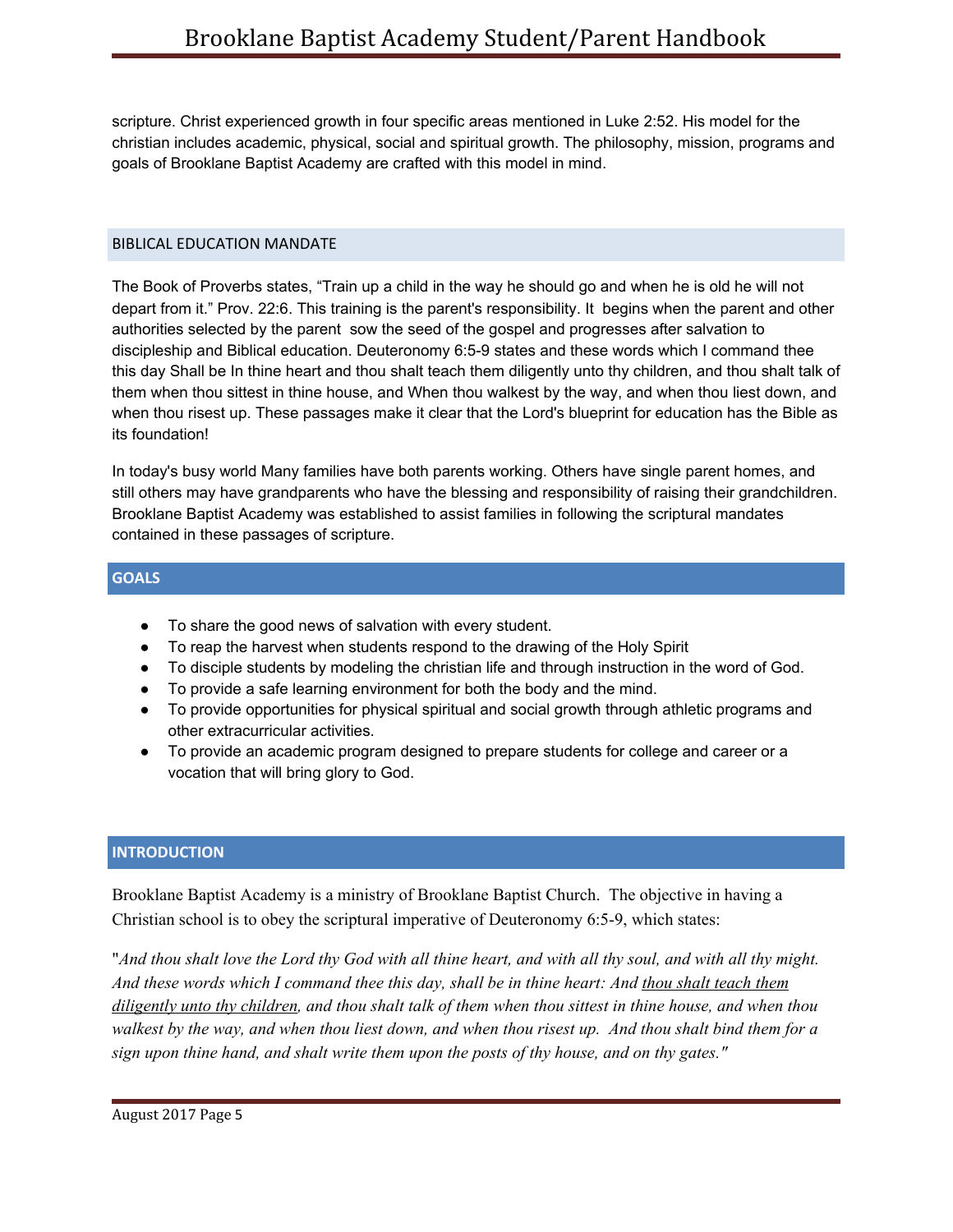After a child spends seven hours a day in public school, Christian principles taught at home have little effect. God's command in the above passage states that our children are to receive continuous Christian instruction every waking moment. During many of your child's waking moments he must, of necessity, be "under tutors and governors" (Gal. 4:2). A Christian school is an extension of your home. It reinforces the teaching that you want instilled in your child.

**The purpose of Brooklane Baptist Academy is to provide young people with Biblical principles of leadership, self-discipline, responsibility, integrity, citizenship and academic excellence. The Academy is not a reform school. Attendance at B.B.A. is a privilege and not a right.**

### <span id="page-6-0"></span>**ADMISSIONS PROCEDURE**

(1) Obtain admissions application, parental pledge, and church-school enrollment forms from the school office or download these forms from brooklanebaptist.academy

(2) Submit these completed forms to the office accompanied by the registration fee and application fee.

(3) An unofficial transcript of the student's grades must be received by the administration before an application can be processed.

(4) If possible, an interview will be held with the parents, pupil and administrator at the time the completed forms are submitted. If this is not possible, our office will call to arrange a convenient time for the interview.

(5) Parents will be notified of acceptance.

*Student admission is conditional*. All new students are admitted on probation for the first nine weeks. If a student fails to make progress adjusting to our program, parents should find a school better suited for him.

# <span id="page-6-1"></span>PARENTAL PLEDGE

Parents sign a parental pledge in good faith. This shows cooperation and agreement with our policies. Parents are expected to fulfill their promised obligations.

# <span id="page-6-2"></span>CHURCH /SCHOOL ENROLLMENT FORM

The Church /School enrollment form is required by law. It is the responsibility of the parent to notify the public school superintendent of BBA enrolment. The purpose of this is to insure that children are not guilty of truancy. The public school for which the student is zoned will be notified upon withdrawal.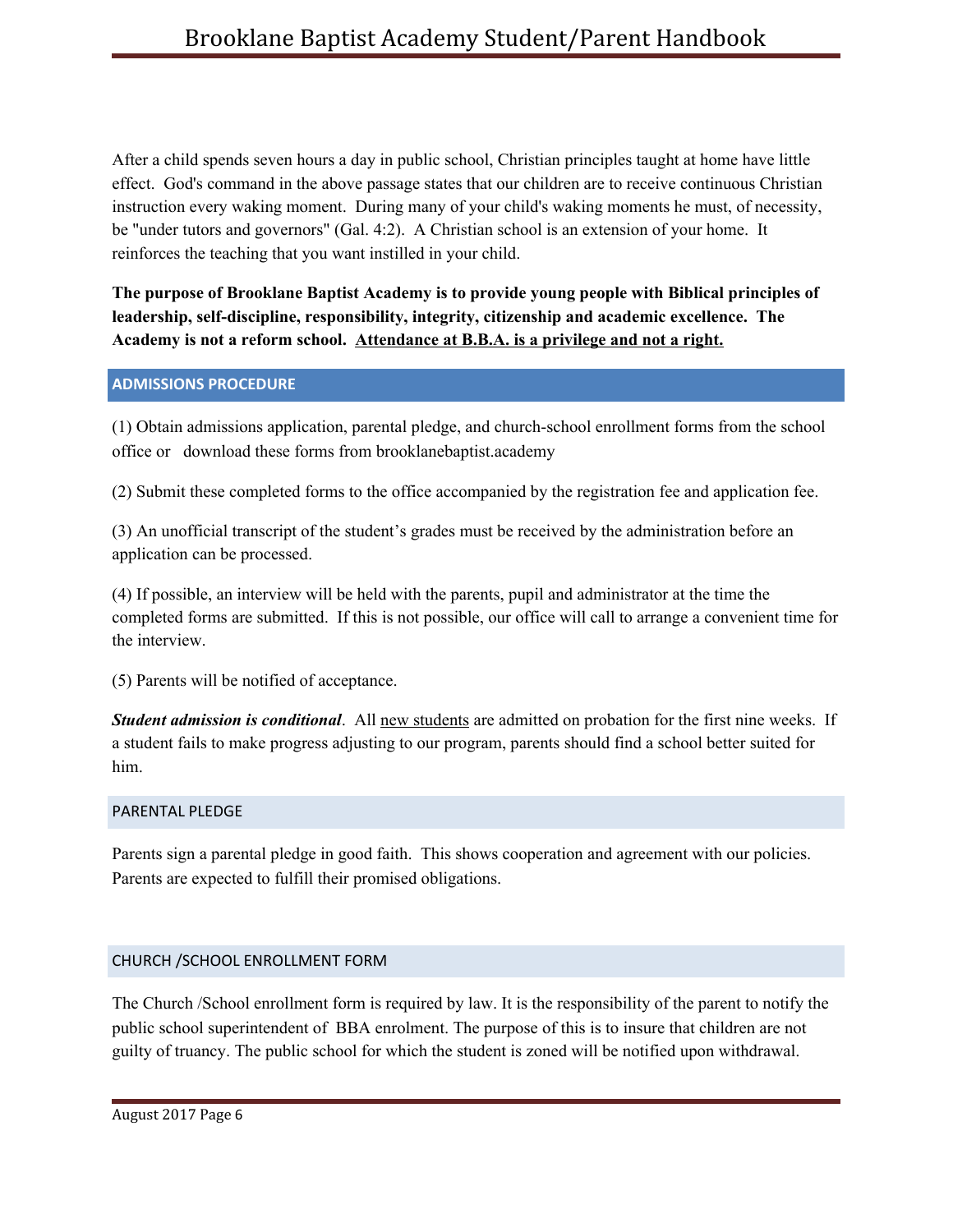### <span id="page-7-0"></span>FINANCIAL INFORMATION

Brooklane Baptist Academy is an independent institution. We depend on tuition and gifts from friends for operating expenses. All donations or gifts to the school are tax deductible.

Application fees and registration fees are not refundable unless we are unable to accept your child into the school. Enrollment is not official until the fees are paid. All checks will be recorded and deposited on the day they are submitted to us. Therefore please do not ask Brooklane to accept a postdated check or to hold a check for you.

Tuition may be paid in full or over a ten month period. Tuition is a yearly amount which has been broken down into ten monthly payments for convenience, therefore full tuition is due for months such as August and May when school is not in session for the entire month.

Students will not receive report cards when the account is overdue. If an account is overdue, we will not release permanent records to other schools. If an account is 30 days late, the student may not attend class until the account is current (these absences will be unexcused).

These strict policies are necessary because the school operates on tuition and fees. A schedule of tuition prices and other fees is available in the school office. There is a 25.00 fee for all returned checks. There is a 30.00 fee for late tuition payments.

## <span id="page-7-1"></span>**NON-DISCRIMINATORY POLICY**

Brooklane Baptist Academy admits students of any race, color, national and ethnic origin to all the rights, privileges, programs, and activities generally accorded or made available to students at the school. It does not discriminate on the basis of race, color, national and ethnic origin in administration of its educational policies, admissions policies, scholarship and loan programs, and athletic and other school administered programs.

## **ACADEMICS**

# <span id="page-7-2"></span>TEACHER SELECTION

Teachers are selected for their academic, moral and spiritual qualifications. It is always our goal to find Godly dedicated teachers who share our vision of educating children for tomorrow and eternity.

### <span id="page-7-3"></span>ACADEMIC STANDARDS

At Brooklane we strive for excellence not only in academics but also in character development. We teach the basic subjects taught by public schools in Alabama. In addition, we provide Biblical, moral and ethical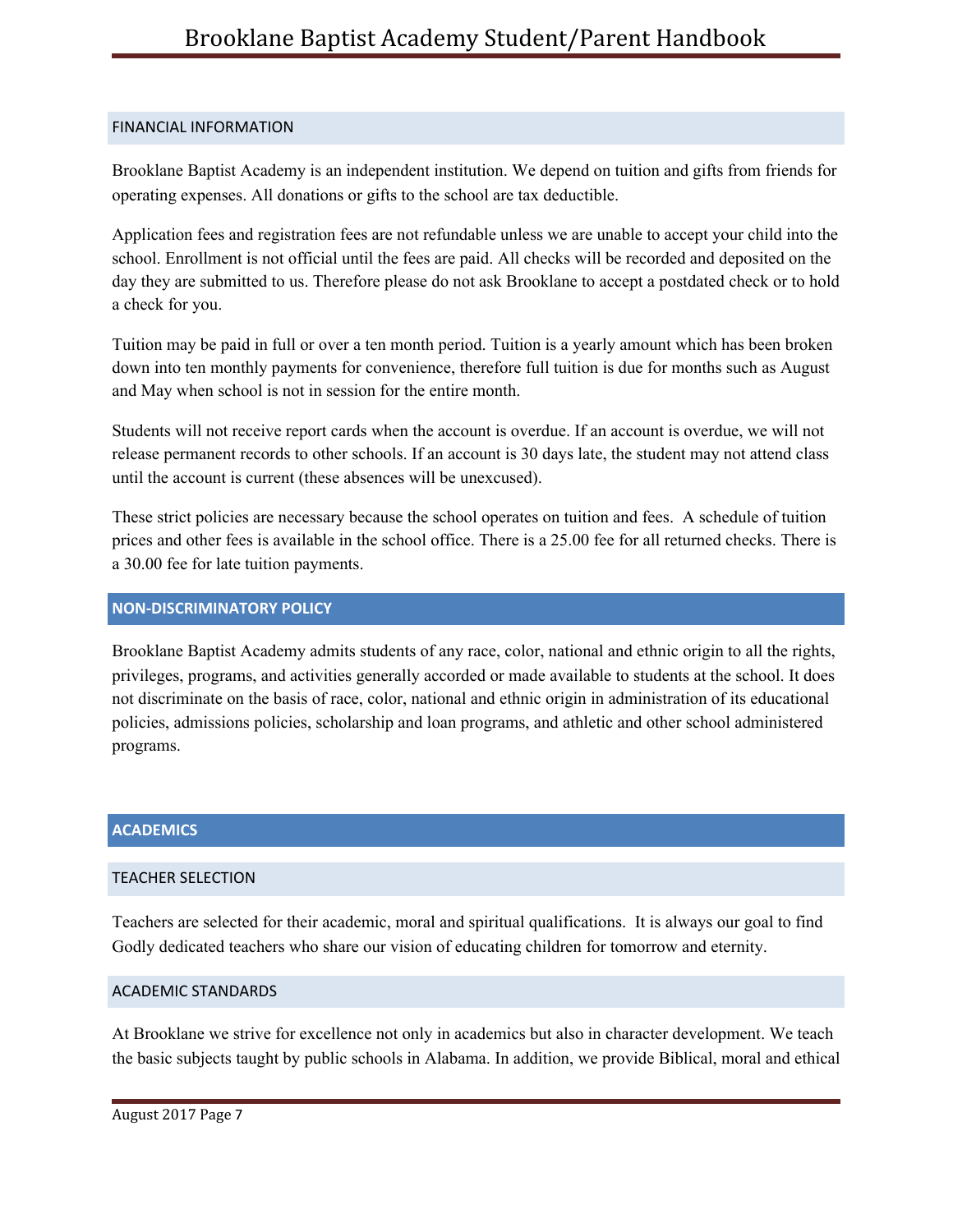training and discipline. Students are encouraged to achieve their full academic potential as they encounter a challenging curriculum and high standard of excellence in the classroom.

| BROOKLANE BAPTIST ACADEMY DIPLOMA REQUIREMENTS                                                |                                                    |                                      |                         |
|-----------------------------------------------------------------------------------------------|----------------------------------------------------|--------------------------------------|-------------------------|
| <b>Subjects</b>                                                                               | Sample Advanced Track                              | <b>Sample Standard Tracks</b>        |                         |
| <b>Bible</b><br>(4 Credits; only<br>required during<br>semesters at a<br>Christian<br>School) | Prescribed course each<br>year                     | Prescribed course each year          |                         |
| English (4<br>Credits)                                                                        | English 9                                          | English 9                            |                         |
|                                                                                               | English 10                                         | English 10                           |                         |
|                                                                                               | English 11                                         | English 11                           |                         |
| English 12                                                                                    |                                                    | English 12                           |                         |
| <b>Social Studies</b><br>(4 Credits)                                                          | World History &<br>Geography                       | World History & Geography            |                         |
|                                                                                               | US History & Geography I                           | US History & Geography I             |                         |
|                                                                                               | US History & Geography II                          | US History & Geography II            |                         |
|                                                                                               | <b>Government/ Economics</b>                       | Government/ Economics                |                         |
| <b>Mathematics</b>                                                                            | Algebra 1                                          | Algebra 1                            | Algebra 1A              |
| (4 Credits)                                                                                   | Geometry                                           | Geometry                             | Algebra 1B              |
|                                                                                               | Algebra 2                                          | Algebra 2 or Algebra<br>2 w/ Finance | Geometry                |
|                                                                                               | Advanced Math,<br>PreCalculus, or Consumer<br>Math | <b>Consumer Math</b>                 | Algebra 2 w/<br>Finance |
| Science (4<br>Credits)                                                                        | <b>Biology</b>                                     | <b>Biology</b>                       |                         |
|                                                                                               | <b>Physical Science</b>                            | <b>Physical Science</b>              |                         |
|                                                                                               | Anatomy, Chemistry or                              | <b>Anatomy or Chemistry</b>          |                         |

August 2017 Page 8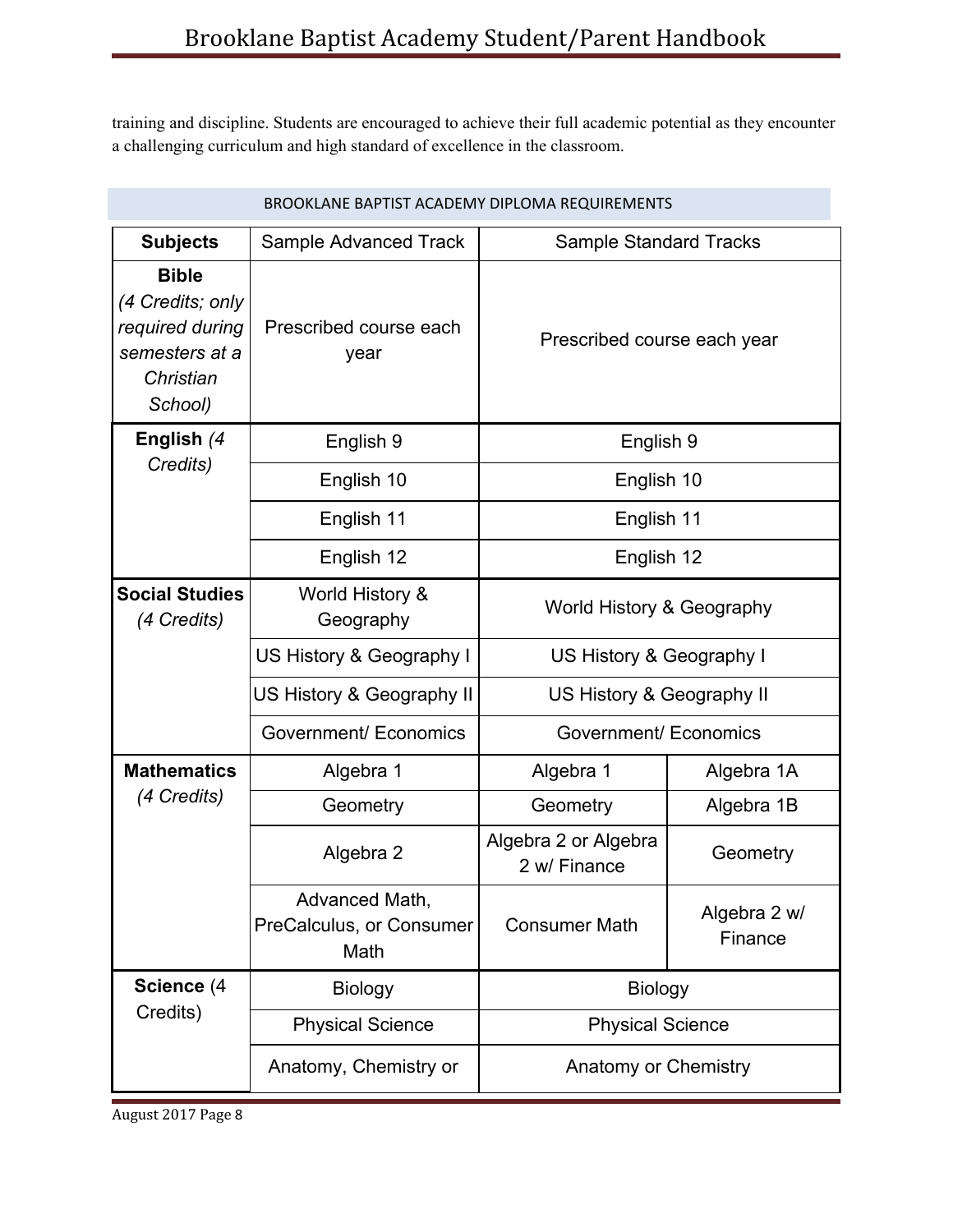|                                                                                                                                                                | <b>Physics</b>                                            |                                           |
|----------------------------------------------------------------------------------------------------------------------------------------------------------------|-----------------------------------------------------------|-------------------------------------------|
|                                                                                                                                                                | Anatomy, Chemistry or<br><b>Physics</b>                   | Anatomy, Chemistry, or additional Science |
| Foreign<br>Language                                                                                                                                            | 2 credits same Language<br>(ex. Spanish 1 & Spanish<br>2) | 0 credits                                 |
| <b>Physical</b><br><b>Education</b>                                                                                                                            | 1 credit                                                  | 1 credit                                  |
| <b>Health</b>                                                                                                                                                  | $\frac{1}{2}$ credit                                      | $\frac{1}{2}$ credit                      |
| <b>Computer</b><br><b>Applications</b>                                                                                                                         | $\frac{1}{2}$ credit                                      | $\frac{1}{2}$ credit                      |
| <b>Fine Arts</b><br><b>Electives</b>                                                                                                                           | $\frac{1}{2}$ credit                                      | $\frac{1}{2}$ credit                      |
| <b>Other</b><br><b>Electives</b>                                                                                                                               | varies                                                    | varies                                    |
| <b>Total units</b>                                                                                                                                             | 24 or more credits                                        | 24 or more credits                        |
| Note: All candidates for BBA High School diploma are required to take the American<br>College Test (ACT) or another administration approved standardized test. |                                                           |                                           |

Depending on the needs of a student, other tracks and diploma options are available.

# <span id="page-9-0"></span>**ELECTIVES**

Electives may include but are not limited to NT Survey, OT Survey, Choir, Drama, Art, Speech, and Foreign Language.

### <span id="page-9-1"></span>BIBLE CLASS

All students in the school will have Bible and/or Chapel daily. High school Bible students (grades 9-12) can earn one credit each year toward graduation. It is important that each high school student make a passing grade in Bible each year in order to graduate. No student in grades 7 - 12 is eligible to participate in any extra-curricular activity without passing Bible class. This includes sports, choir, drama, music, speech, cheering, etc.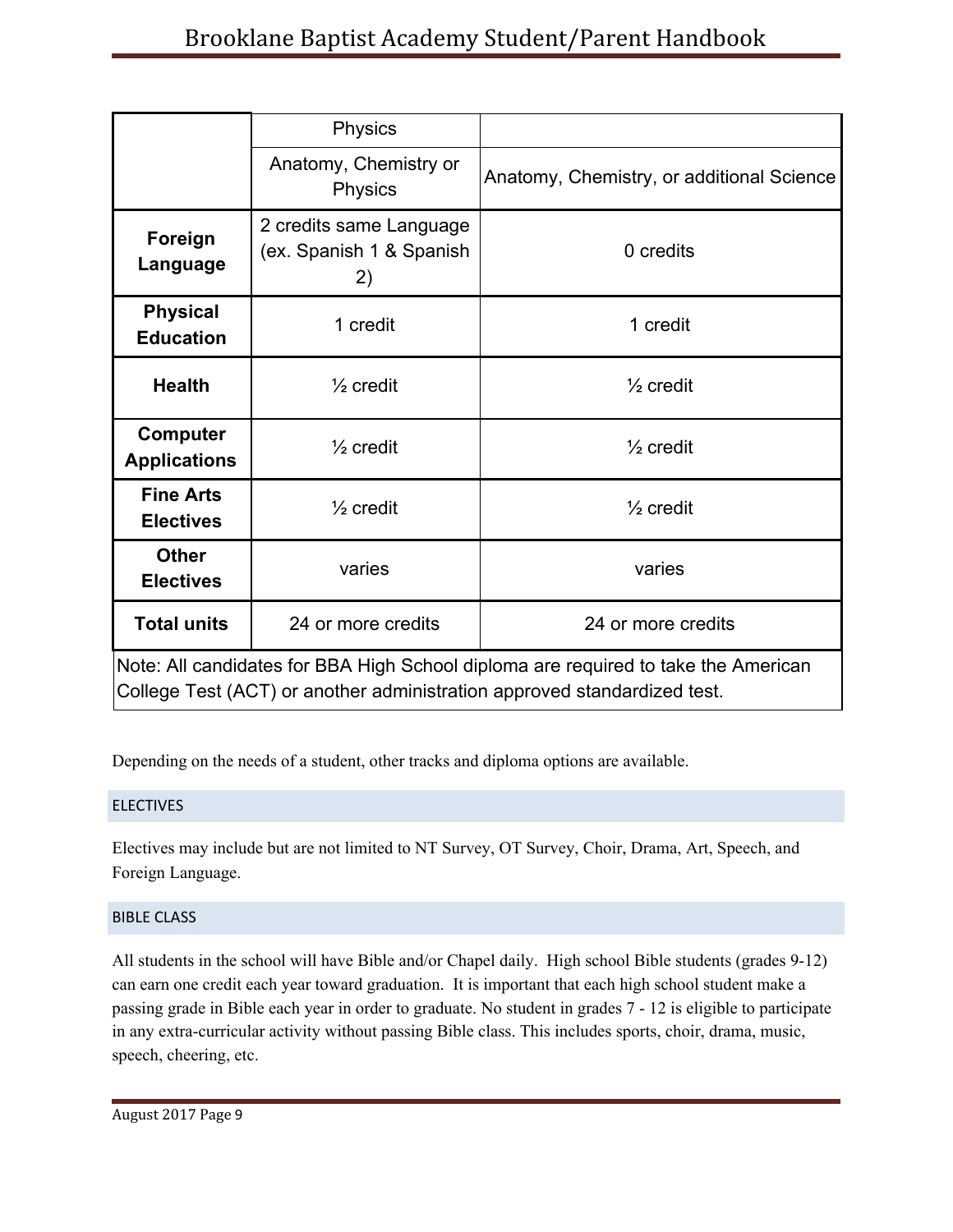# <span id="page-10-0"></span>CLASS SCHEDULE

Class schedules are set during the summer. All students must take the courses that are required for the diploma that they are seeking  $(9<sup>th</sup>-12<sup>th</sup>$  grades). The high school principal, teachers, and administration will serve as guidance counselors for high school students as they make diploma related choices.

## <span id="page-10-1"></span>REPORT CARDS AND TRANSCRIPTS

On the Wednesday following the end of each nine weeks report cards are posted on Myschoolworx, our web based school information system. Students may not receive report cards if their account is overdue. Kindergarten students receive report cards each six weeks beginning with the second six week period.

The academy may not send transcripts to another school until the student's account is paid in full.

There is a five dollar charge to duplicate lost report cards.

Grading Scale:  $A = 90-100$   $B = 80-89$   $C = 70-79$   $D = 60-69$   $F =$  below 60

# <span id="page-10-2"></span>HOMEWORK, QUIZZES AND TESTS

Students will have homework on a regular basis. Usually the total homework load per night should take no more than an hour. However, the same work assignment may require more time for one student than another. Students in the upper grades may have homework that requires additional time. Homework will not be assigned on holidays. Tests may be given on any day of the week. Tests and quizzes should be made up the next day after an absence. Incomplete tests and assignments will default to a zero at the end of the grading period. Assignments/tests should be graded and posted within a week of the assignment.

No homework is assigned on Parent-Teacher meeting nights.

# <span id="page-10-3"></span>BBA HONOR SOCIETY

The honor society at Brooklane shall consist of students who excel not only academically but also in the areas of Christian Character, Leadership, Citizenship and service. The valedictorian and salutatorian must be members of the honor society. Students must be recommended for membership by a faculty member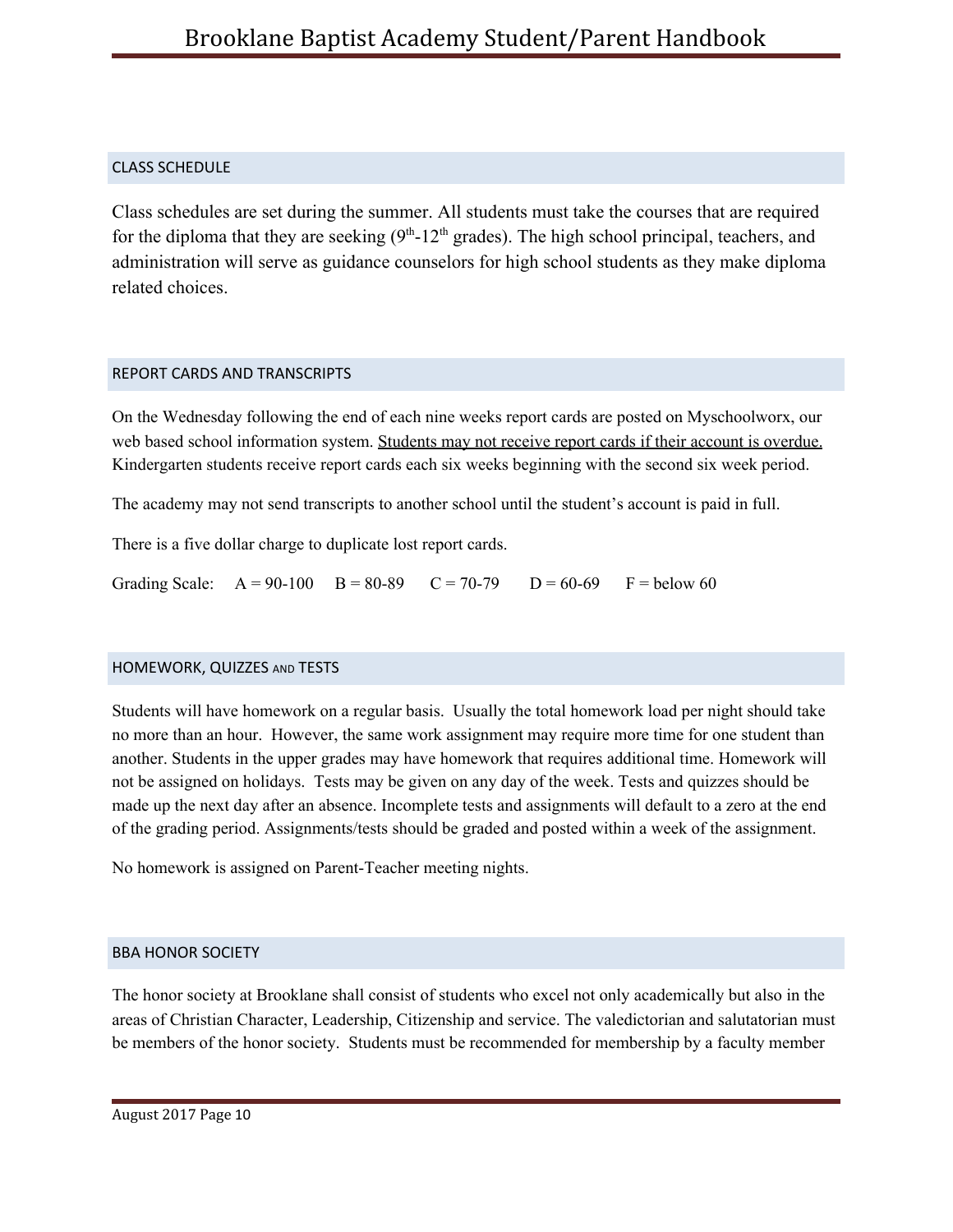and must receive a unanimous vote from the honor society faculty council. The requirements for eligibility are as follows:

- (1) Candidates must be a junior or senior
- (2) Candidates must have attended BBA for a minimum of one semester.
- (3) Candidates must have a minimum scholastic average of 3.3

(This includes elective courses)

- (4) Candidates must demonstrate an attitude of patriotism
- (5) Candidates must demonstrate a genuine attitude of love for the Lord Jesus Christ

The Honor Society will be organized by the High School Principal.

### <span id="page-11-0"></span>HONOR CODE

One of the primary goals of Brooklane Baptist Academy is the development of Christian character in our students. The honor code is a code to which all students should hold themselves. Students should work hard to earn the grade that they receive and should be proud that they earned it honestly. Honor can be defined as conformity without compromise to God's principles. Students who hold themselves to this code of honor will be rewarded with a sense of personal integrity and self-esteem that will bring glory to God.

### <span id="page-11-1"></span>**ATTENDANCE POLICY**

All students at Brooklane Baptist Academy are expected to attend school each day school is in session. Although the administration realizes that absences are sometimes necessary we ask that these be kept to a minimum and that they only be allowed for justifiable reasons. Justifiable reasons are as follows:

> *\*Student illness \*Inclement weather which makes attendance dangerous \*Death in the family \*Any other approved absence*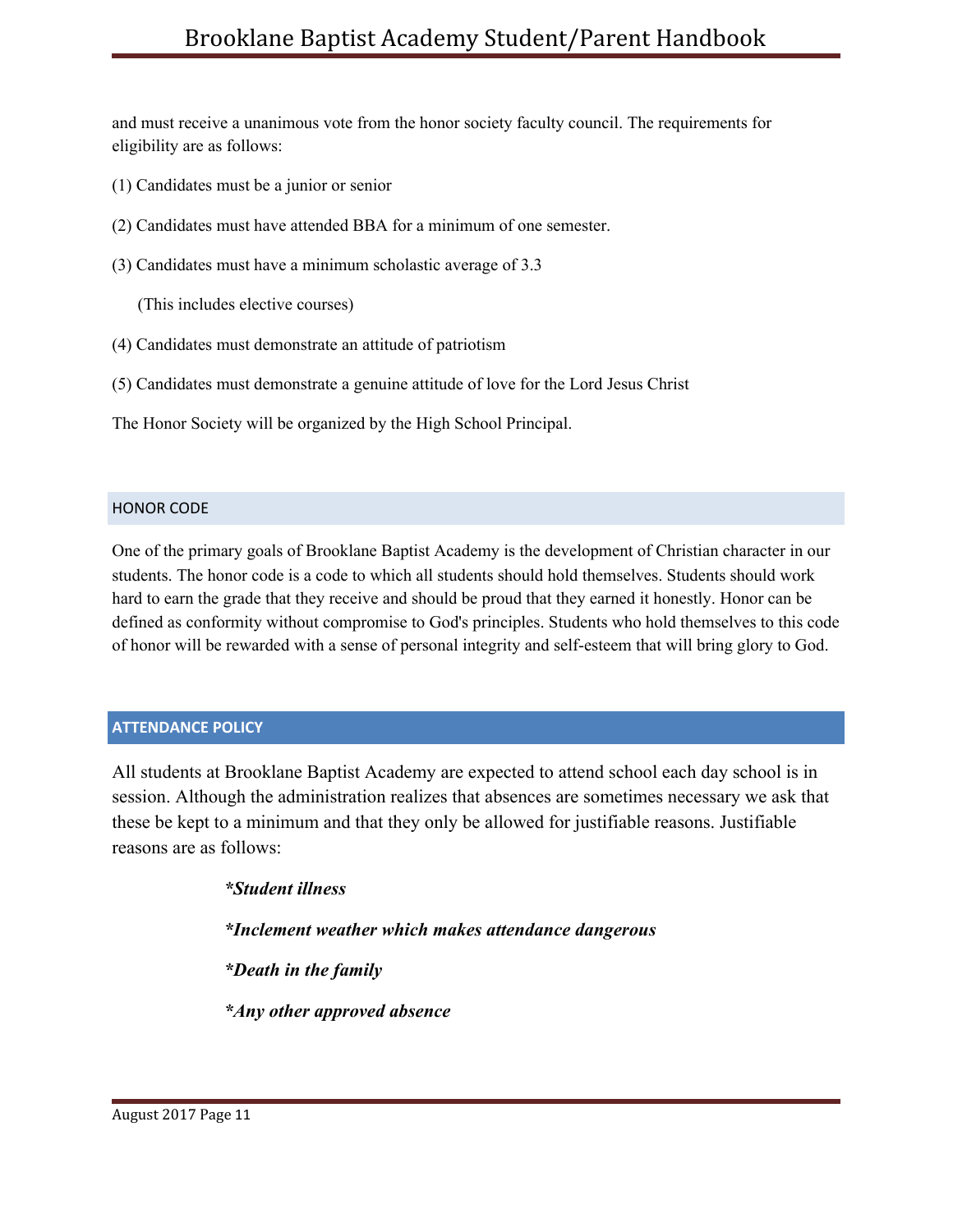**A written explanation from parents is required for each absence. This explanation must be presented before school on the first day the student returns to school.** At this point the administrator or his designee will determine whether the absence shall be considered excused or unexcused.

Students who are on campus will be considered off limits or skipping if they are not in class or holding a pass.

### <span id="page-12-0"></span>**TARDIES**

5 tardies in any one class = 1 absence

Driving students who are habitually tardy during a semester will lose their driving privileges for the remainder of the semester.

A  $7<sup>th</sup>$ -12<sup>th</sup> grade student who misses more than 1/3 of a period class (example Bible, PE or classes outside the Learning Center) will be counted absent from that class.

### <span id="page-12-1"></span>EXCESSIVE ABSENCES

- Any student who accumulates in excess of 6 unexcused absences in a year is in violation of our attendance policy.
- Any unexcused absences over 6 must be made up in Saturday school.
- Students who are excessively absent will be asked to withdraw from school and reported as truant.
- Students who do not show up for school for more than two weeks will be considered to have withdrawn and will be reported to appropriate authorities.

# <span id="page-12-2"></span>CHECKING IN / CHECKING OUT

All students must check in and out through the attendance secretary at the main entrance or through the school office. Students who check in late must have a verbal or written explanation from their parents.

All students checking out must have documented parental permission. No student will be allowed to check out without this documented verification. Parents may come to the school to check their students out. Students are not allowed to check out to go eat lunch unless accompanied by a parent. Students must be in school for at least 3 ½ hours to be considered present.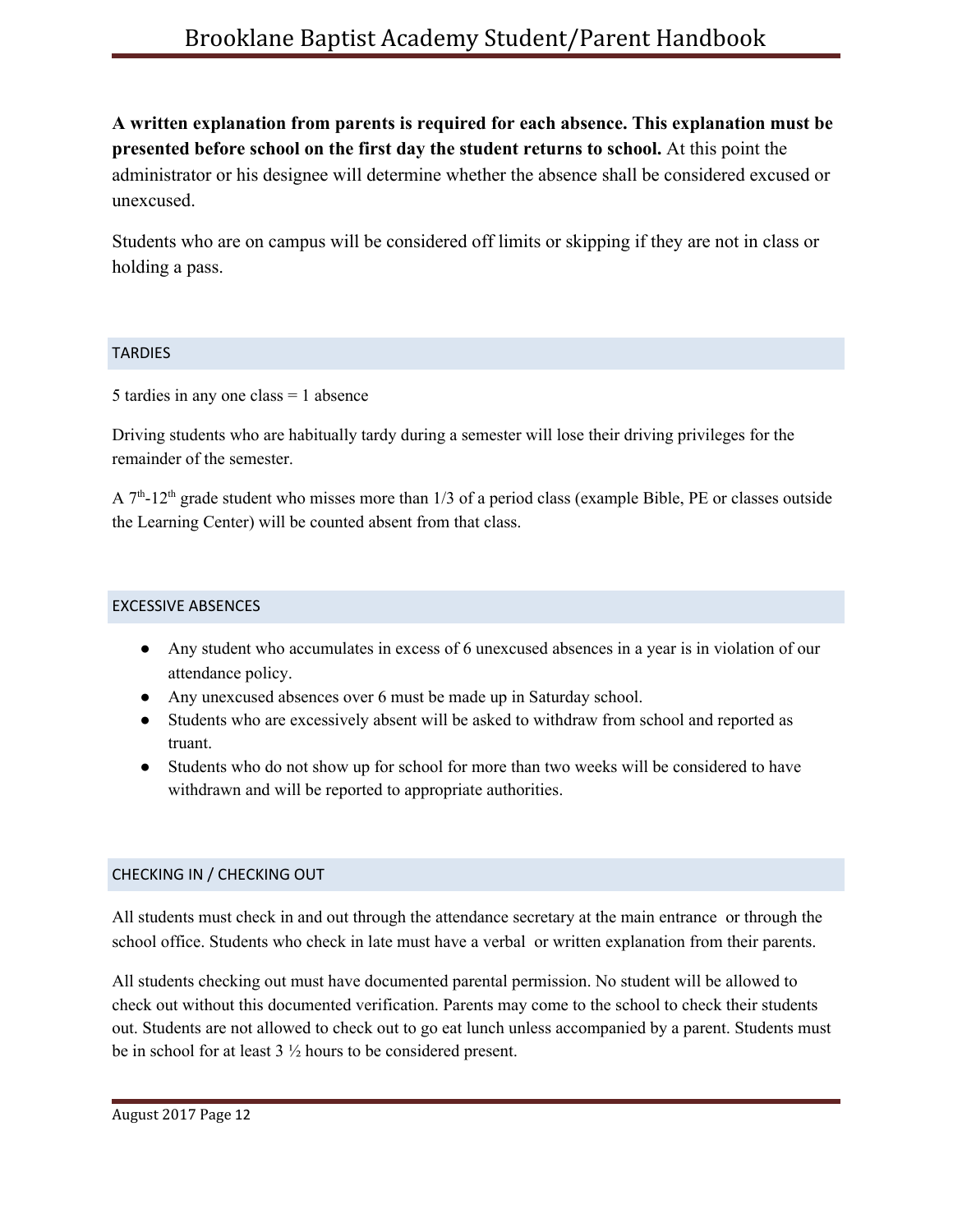## <span id="page-13-0"></span>BEFORE AND AFTER SCHOOL CARE

All students must be supervised at all times while they are on school property. students in grades 6-12 should arrive no earlier than 7:00 each morning and should report to the lunch room immediately upon arrival. Kindergarten and elementary students arriving before 7:45 must participate in the early morning child care program. All students should leave no later than 15 minutes after dismissal. Elementary students  $(1^{st} - 6^{th})$  who are not picked up within 15 minutes of dismissal will be sent to daycare, jr. high and high school students  $(7<sup>th</sup> - 12<sup>th</sup>)$  who have not left by 3:25 must report to the after school study hall and will be charged for after school care (students waiting for extracurricular practices must attend this study hall but will not be charged). This study hall will last from 3:15 until 4:15. jr. high and high school students who are not at an athletic practice must be picked up by 4:15.

# <span id="page-13-1"></span>**DISCIPLINE**

## <span id="page-13-2"></span>PHILOSOPHY

Brooklane Baptist Academy recognizes that it cannot meet the educational needs of all children. We are a school offering a high quality of Christian training. We are not a correctional institution for problems arising beyond those usually met in the average students.

Parents, we ask that you do not enroll your child with the idea that we will reform him. We are here to work with the home, but not to take the place of parents who have difficulty raising their children.

While we love delinquent and emotionally unstable children, the school will not be able to meet their needs.

Some children do not adjust to a disciplined academic environment. They find excuses to criticize the policies and decisions of staff and administration. We reserve the right to have full discretion in discipline, with corporal discipline (paddling) used, when necessary. It is sometimes necessary to place students on probation or dismiss students who do not cooperate. All new students are admitted on probation for the first nine weeks.

When a student is on probation, any class of offense is automatically classified at the next level. For example:

A class one would be considered to be a class two. If a student maintains good discipline for nine weeks the probation will be lifted.

We believe that discipline is necessary for the welfare of the students as well as for the entire school. It should be understood that teachers are different and will have differences in regulating their class.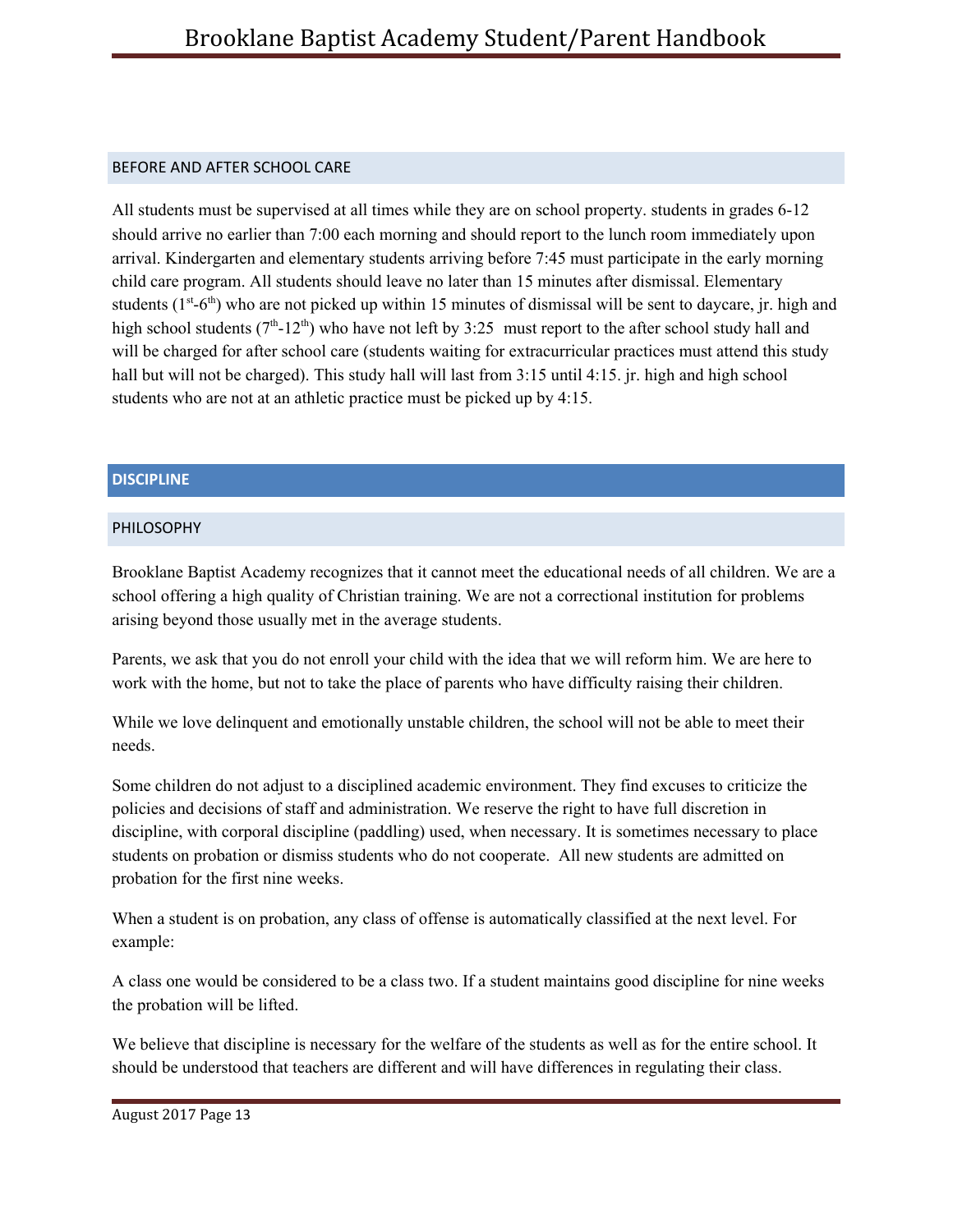Teachers are expected to discipline in love, impartiality and fairness. It should also be understood by parents and students, that learning is impossible without discipline. The teacher handles problems in the classroom. The principal will help solve a problem if it continues.

Remember, if you contradict the discipline of the school, you will nullify anything we could possibly teach your child concerning discipline.

Students, remember the Lord Jesus Christ wants us to be disciplined in all areas of life.

### <span id="page-14-0"></span>SCRIPTURAL BASIS

"*Children, obey your parents in all things: for this is well pleasing unto the Lord." (Col. 3:20)*

*"Let every soul be subject unto the higher powers." (Romans 13:1a)*

"*Obey them that have the rule over you, and submit yourself." (Hebrews 13:17a)*

"For the commandment is a lamp, and the law is light, and reproofs of instruction are the way of *life."(Proverbs 6:23)*

"He is in the way of life that keepeth instruction: but he that refuseth reproof erreth." (Proverbs  $10:17$ )

*"Chasten thy son while there is hope, and let not thy soul spare for his crying." (Proverbs 19:18)*

"Foolishness is bound in the heart of a child; but the rod of correction shall drive it far from him." (Proverbs 22:15)

### <span id="page-14-1"></span>CLASSROOM MANAGEMENT PROCEDURES

Teachers will maintain discipline in the classroom using basic classroom management procedures. Several different methods may be used including but not limited to the following:

- \* Extra work assignments
- \* Demerits
- \* Trip to the office
- \* Parent teacher conference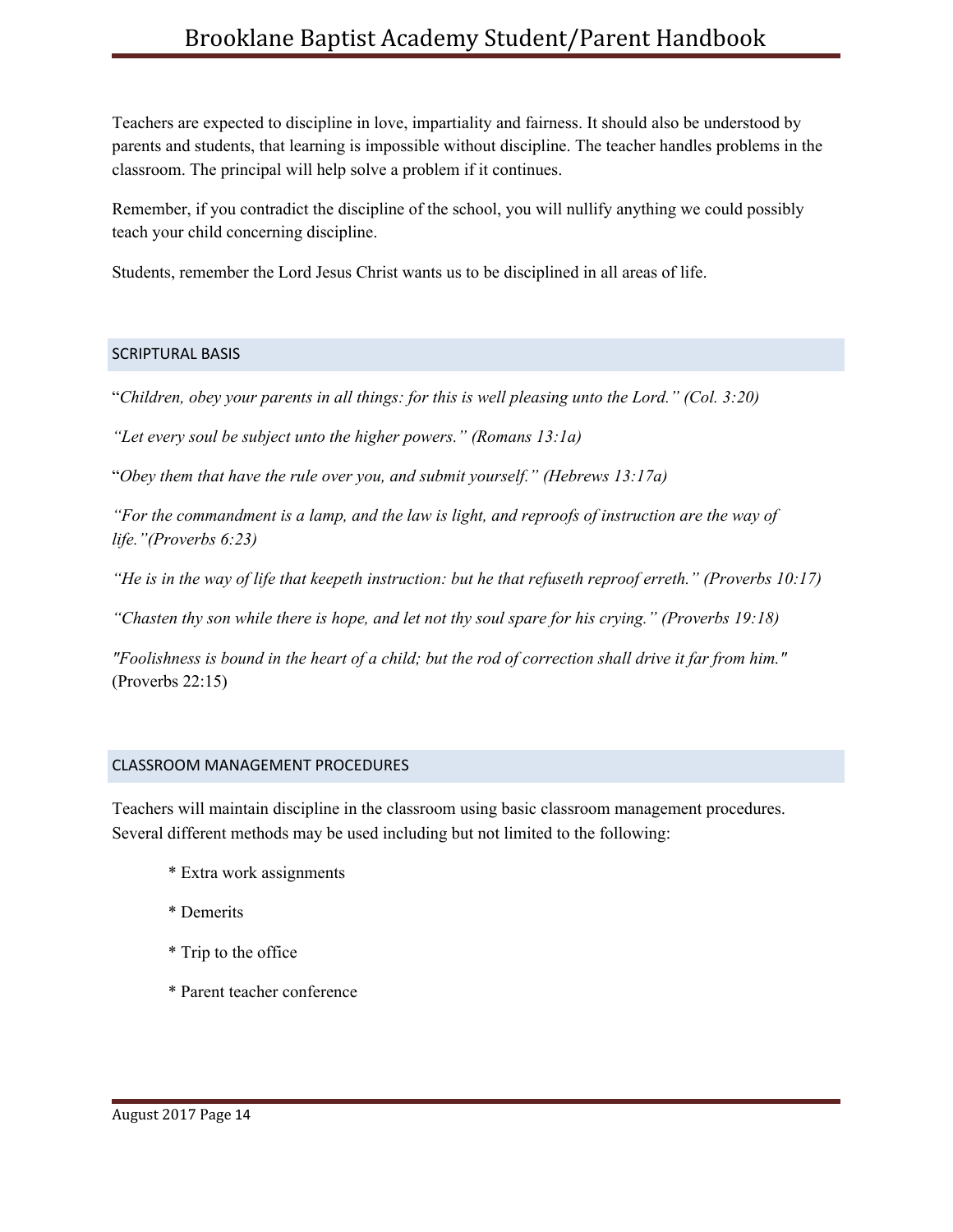Teachers will attempt to resolve all discipline problems at the classroom level but if necessary students will be sent to the administrator. Any discipline problem that must be handled by the administrator will automatically result in a minimum of a class one offense.

## <span id="page-15-0"></span>STUDENT PROGRESSIVE DISCIPLINE POLICY

In order to be as consistent with discipline as possible Brooklane Baptist Academy has grouped rule violations into five classes. Class I offenses are minor offenses and class V are major offenses. The disciplinary action taken will depend upon the classification of the offense and upon the offenders prior offense record. The following is a general outline of offenses and disciplinary actions. This outline of offenses is in no way comprehensive. The administration may classify unlisted offenses as it sees fit and as they occur. The administration is not bound by these guidelines but will use them as a means to be as consistent and fair as possible when dealing with disciplinary problems. Students are expected to abide by this policy at all school functions.

(Note: A paddling may be substituted for suspensions at the administrator's discretion)

## **Illegal activity will be reported to the authorities as required by law.**

<span id="page-15-1"></span>CLASS I OFFENSES

(.25 pts.)

- (1) **Horseplay shoving, running, wrestling**.
- (2) **Continued failure to bring materials to class.**
- (3) **Nonconformity to dress code**
- (4) **Known possession of beepers, cell phones or similar devices. ( confiscated for the remainder of year on 3 rd offense)**
- (5) **Possession of a Laser Pointer**
- (6) **Possession of a Key chain-variety of pocket knife**
- (7) **Disturbance of other classes (unintentional)**
- (8) **Throwing litter on the ground rather than in the garbage cans.**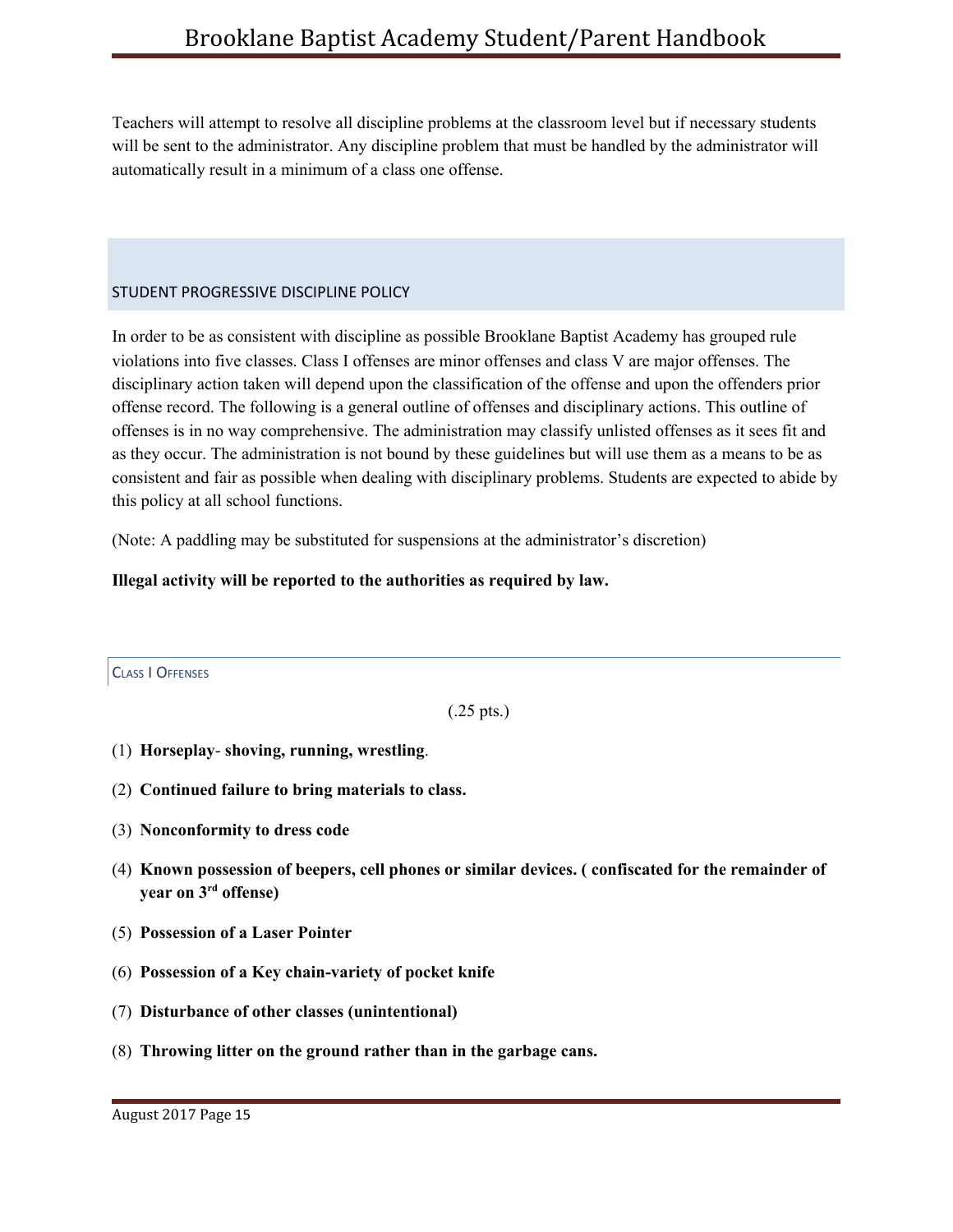### (9) **Receiving detention.**

**Note: Prohibited Class I items will only be returned to the parent. On the third offense, prohibited items will be kept in the office for the remainder of the year.**

<span id="page-16-0"></span>CLASS I DISCIPLINARY ACTION

Corporal discipline or one hour detention with parental notification.

<span id="page-16-1"></span>CLASS II OFFENSES

(3.2 pts.)

- (1) **Disrespect to an employee or authority figure**. (Verbal or Nonverbal) includes mumbling after correction
- (2) **Threat to do violence with the apparent ability to do so.**
- (3) **Gambling or games of chance involving small amounts of money.**
- (4) **Incidental use of profanity or unacceptable language.**
- (5) **Inappropriate public display of affection.**
- (6) **Disruption in class that cannot be corrected without a trip to the office.**

<span id="page-16-2"></span>**CLASS II DISCIPLINARY ACTION** 

**First Offense:** Corporal discipline or 3 hours detention with parental notification.

**Second Offense:** Corporal discipline with parental notification or student/parent/administrator conference.

**Third Offense:** One-day suspension with student/parent/administrator conference.

**Fourth Offense:** Two-day suspension with student/parent/administrator conference.

**Fifth Offense:** Dismissal

### <span id="page-16-3"></span>CLASS III OFFENSES

August 2017 Page 16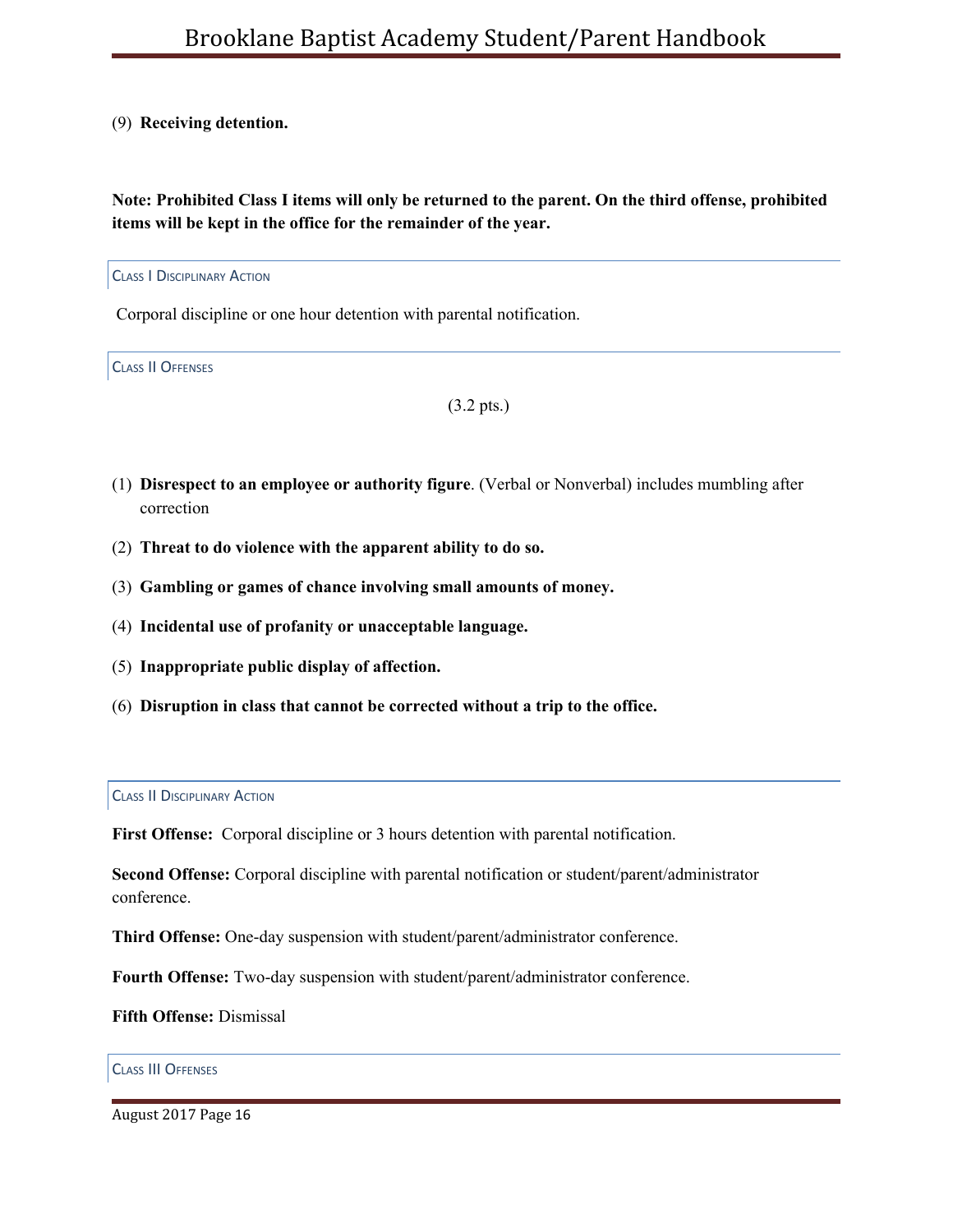### (4 pts.)

- (1) **Possession of fireworks or firecrackers.**
- (2) **Fighting-**Exchanging blows or causing harm with or without good cause.
- (3) **Rebellious Attitude**-Verbal or non-verbal conduct directed at a teacher.
- (4) **\*Skipping**-A student who is ten minutes late to class is skipping.
- (5) **\*Cheating on a test**-Student will receive a grade of zero and disciplinary action.
- (6) **False information-**lying in any form.
- (7) **Possession of a firearms replica or toy firearms.**
- (8) **Wearing gang affiliated clothing or using gang signals.**
- (9) **Unauthorized access to a computer system.**
- (10**) Receiving 40 Demerits in a semester**
- (11) **Unauthorized access to another's property**
- (12) **Intentional Harassment or intimidation of another student.**

<span id="page-17-0"></span>CLASS III DISCIPLINARY ACTION

**First Offenses:** One-day suspension with student/parent/administrator conference.

**Second Offenses**: Two-day suspension with student/parent/administrator conference.

**Third Offenses:** Three-day suspension with student/parent/administrator conference.

**Fourth Offense:** Dismissal

<span id="page-17-1"></span>CLASS IV OFFENSES

(8 pts.)

# 1. **\*Possession or use of tobacco or vaping products**

2. **Possession of Occult materials.**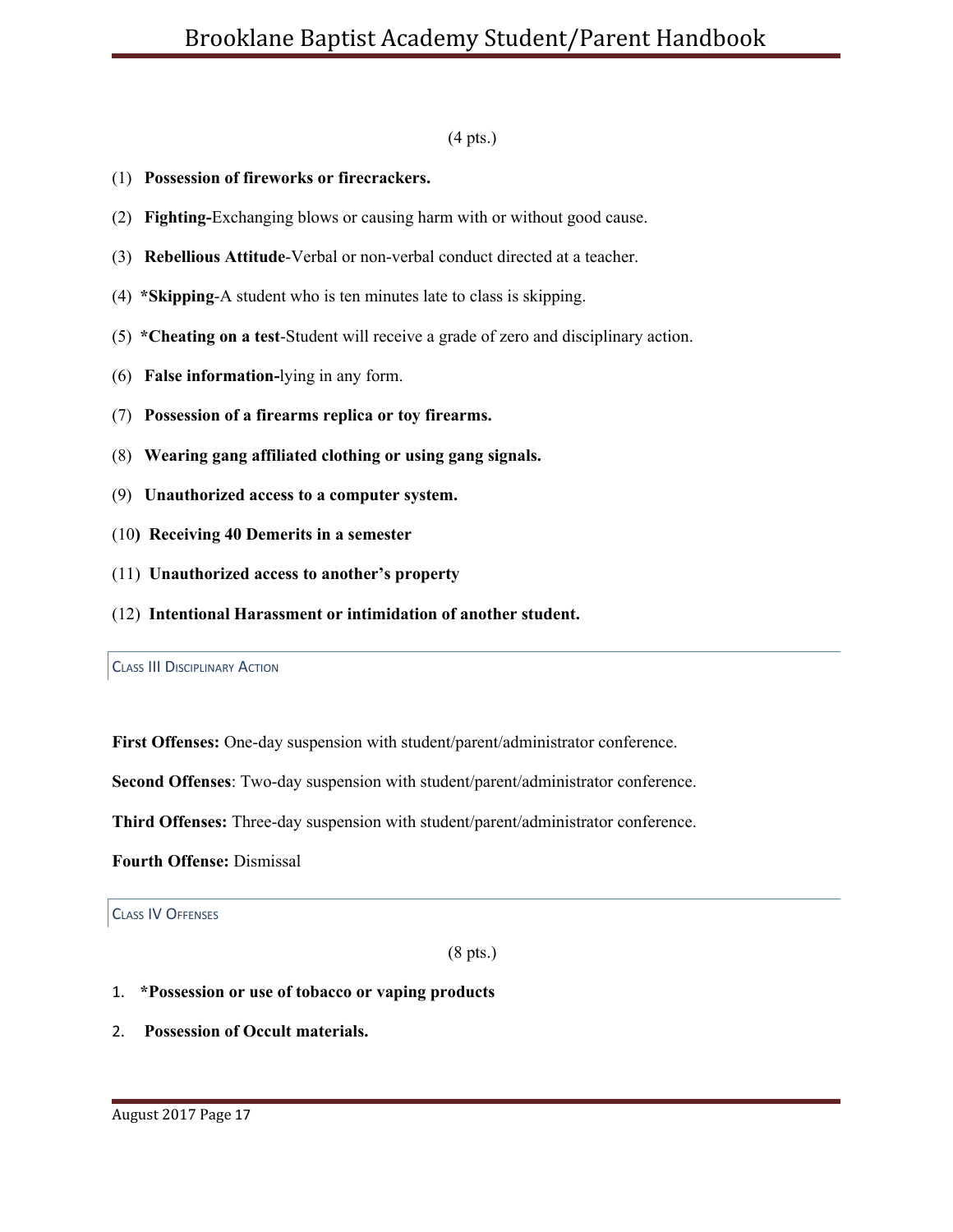- 3. **Vandalism** under \$200.00 value. (restitution required)
- 4. **Stealing** below \$100.00 value (restitution required)
- 5. **Possession of stolen property with the knowledge that it is stolen.**
- 6. **Defiance-**refusing to comply with directions from an authority.
- 7. **\*Written or Verbal sexual propositions (**in person, by text messages on cell phones, computer, or written on paper)
- 8. **\*Use of obscene manifestations toward another person** (written, verbal, or gestures)
- 9. **\*Gang Affiliation**
- 10. **\*Possession of obscene, pornographic or sexually explicit material.**
- 11. \***Intentional use of profanity or foul language** (by text messages on cell phones or computer)
- 12. **\*Unsolicited inappropriate touching.**
- 13. **\*Unapproved posting of any school function on the internet.**
- 14. **Intentional Harassment or intimidation of another student by a group of students.**

<span id="page-18-0"></span>CLASS IV DISCIPLINARY ACTION

**First Offense:** Three day suspension with student/parent/administrator conference.

**Second Offense:** Dismissal

### <span id="page-18-1"></span>CLASS V OFFENSES

(16 pts.)

- 1. **Possession of firearms**-Any form including but not limited to hunting rifles.
- 2. **Arson**-Burning of any part of a building of school property.
- 3. **\*Bomb threats**
- 4. **Possession of explosives**
- 5. **\*Lewd or sexual acts**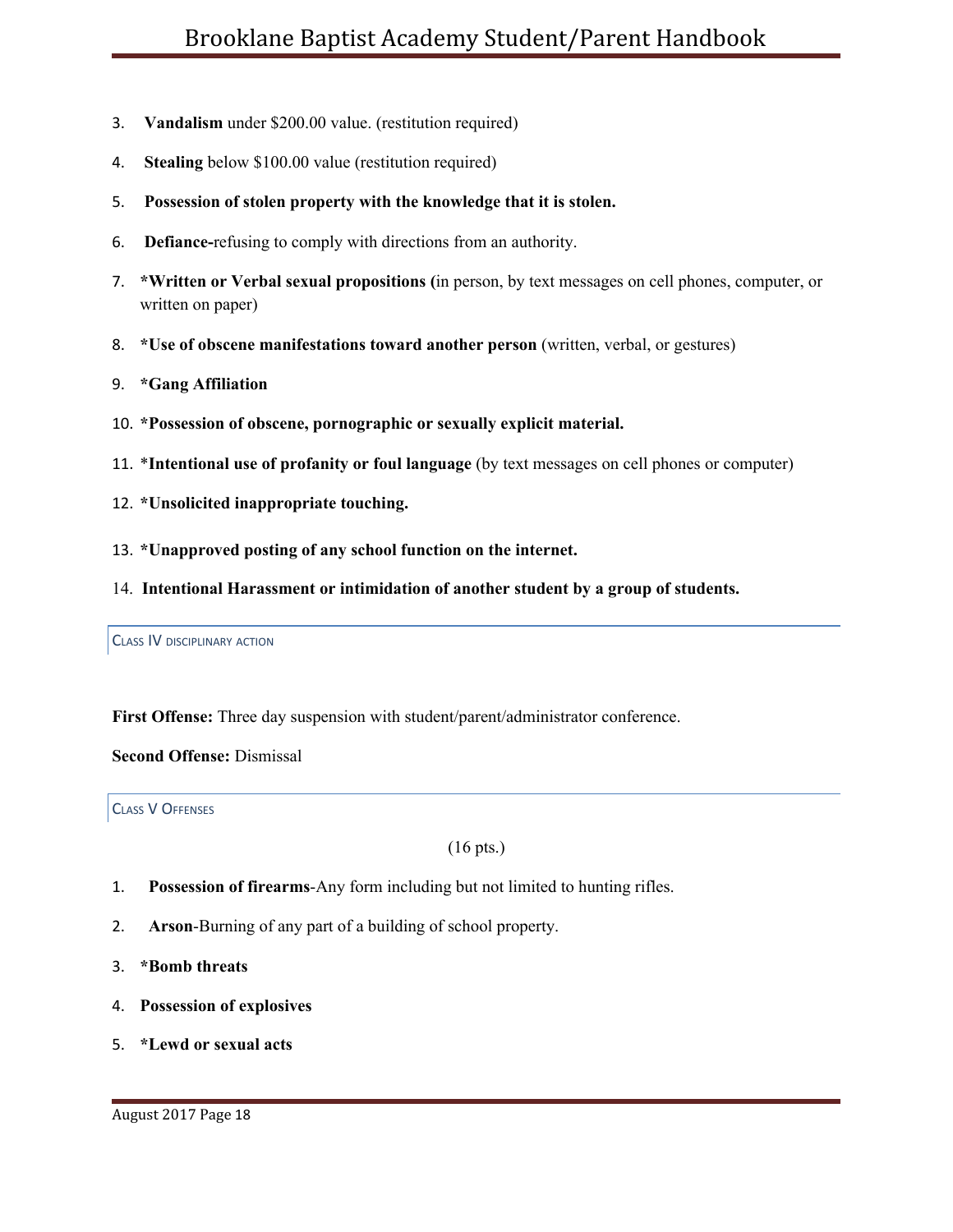- 6. **\*Aggravated battery-**Intentionally causing great bodily harm.
- 7. **\*Assault of a school employee-**Threat to do violence to an employee
- 8. **\*Battery of a school employee-**Intentional Touching or striking of an employee
- 9. **\*Possession of drugs or drug paraphernalia**
- 10. \***Possession of Alcohol**
- 11. **Possession of Prohibited objects-**Knives, starter guns, "BB" guns, metal knuckles, tear gas, martial arts weapons, or any other objects deemed unacceptable by the Administrator.
- 12. \***Robbery-**Taking property or money by threat or force
- 13. **Breaking and entering**-Illegal school entry.
- 14. **\*Criminal Mischief-**Vandalism in excess of \$200.00 Value
- 15. **Stealing**-In excess of \$100.00 value. (restitution required)
- 16. **Unjustified setting off of alarms or fire extinguisher.**
- 17. \***Participation in a major student disorder.**
- 18. **Sabotage of a computer or computer system.**
- 19. \***Directing obscene or profane language toward an employee.**
- 20. \***Display or distribution of pornographic or sexually explicit material.**
- 21. **Setting off of fireworks, firecrackers, or stink bombs.**
- 22. **Possession of imitation controlled substances.**
- 23. **\*Viewing of NC17 or X rated movies**

### <span id="page-19-0"></span>CLASS V DISCIPLINARY ACTION

**First Offense:** Dismissal

\*These offenses will be treated the same whether they are committed on or off school property, during or after school hours.

A point value is assigned to each level of offense. These point values are as follows.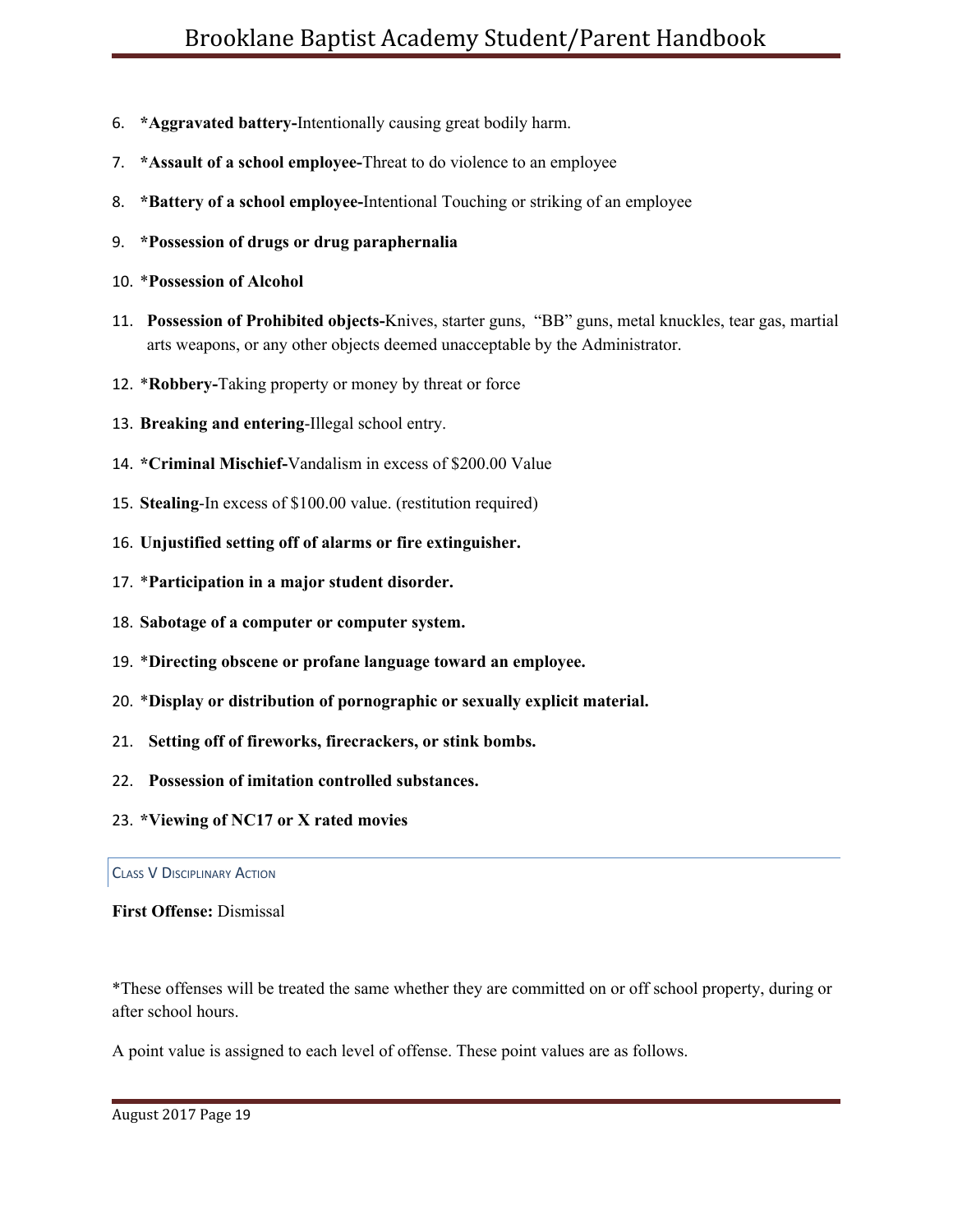**Class I =.25 pts. Class II=3.2 pts. Class III=4 pts. Class IV=8 pts. Class V=16 pts.**

Any combination of offenses that results in an accumulation of 16 or more points will result in dismissal.

# <span id="page-20-0"></span>EXPLANATIONS OF DISCIPLINARY ACTION

- 1. **Parental Notification**
- 2. **Corporal Discipline**-Physical discipline by paddling.
- 3. **Detention**-Assignment to a designated room for a certain time period before or after school hours.
- 4. **Suspension-**Temporary removal from school property for a specified time period.
- 5. **Parent/Student conference**-A meeting between the student, parents and administrator for informative purposes and to help resolve disciplinary problems.
- 6. **Dismissal**-The parent will be asked to withdraw the student from BBA. Nothing will be put on the student records.
- 7. **Expulsion-**If the parent refuses to withdraw his child he will be expelled from the school. The expulsions will go on his school records.

# <span id="page-20-1"></span>COUNSELING

Our teachers are not licensed counselors or psychologists and therefore will not attempt to give counsel to students other than Biblical counselling. Students seeking counsel will only be counseled according to principles contained in God's word. If a student chooses to confide in a teacher, the teacher is obligated to report, without delay, behavior which is illegal or dangerous to the parents, the administration and authorities if required by law. If a student chooses to confide in a teacher behavior which is in violation of school policy the teacher is obligated to report the behavior to the administrator and direct the student to the administrator without delay. Students who are in violation of school policy but have come to the administrator or pastor, confessing their wrongdoing, and seeking help, may be granted mercy under certain circumstances.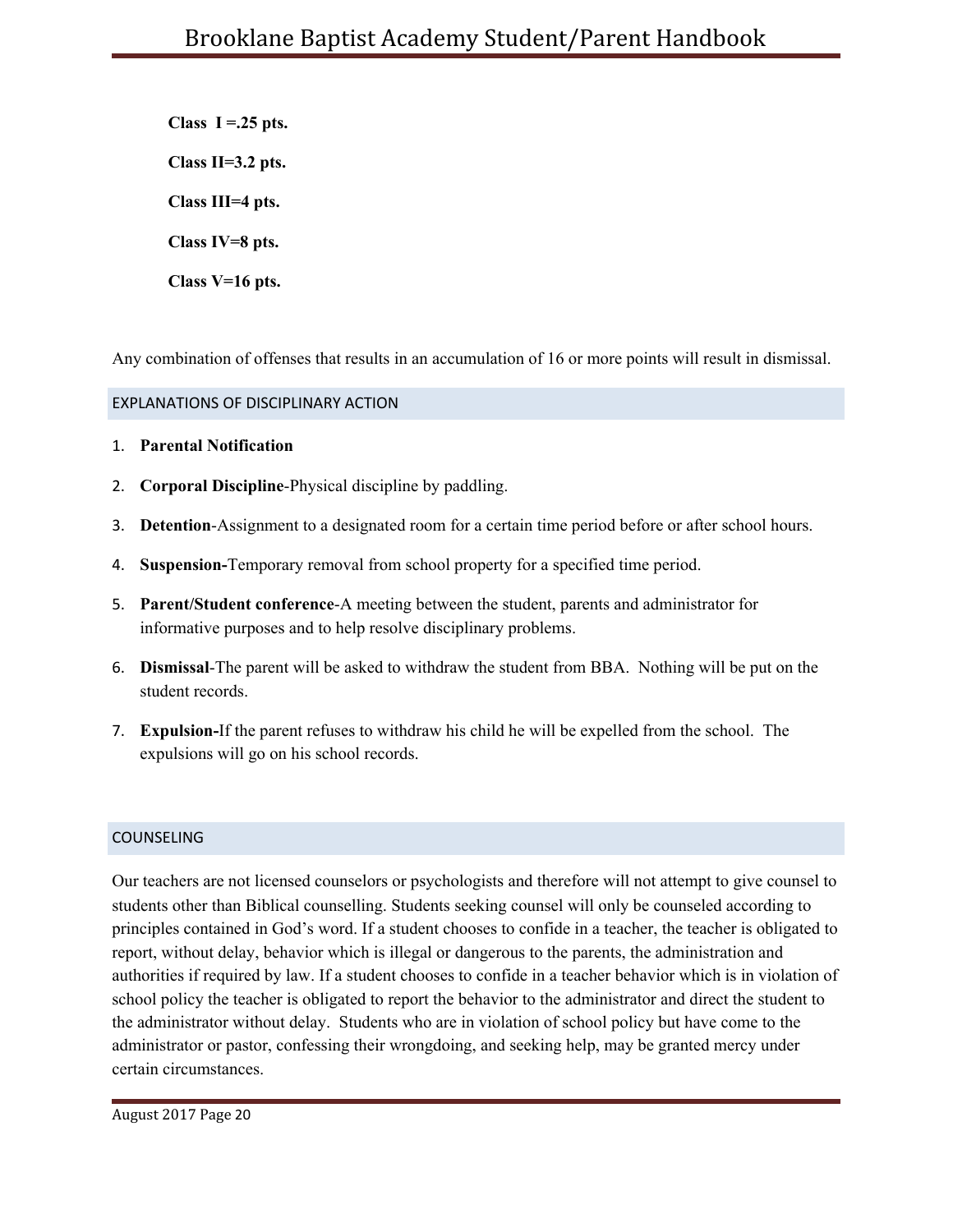## <span id="page-21-0"></span>REINSTATEMENT

Sometimes a student will, under the convicting work of the Holy Spirit, realize the seriousness of his misconduct. Reinstatement is possible when there is a full confession, genuine repentance, and a clear break with the previous lifestyle.

Dismissal for off-campus offenses will only occur based on indisputable evidence or the testimony of faculty, staff, parents or other responsible adults. If the report involves a serious off-campus offense, the administrator will confront the offending student(s), and the parents will be called and informed.

The testimony of two or more students may be grounds for dismissal. It is also to be understood that the administrator will decide dismissal. Only under unusual circumstances will the administrator request board assistance in making a difficult decision.

## <span id="page-21-1"></span>**DRESS CODE**

## <span id="page-21-2"></span>SCRIPTURAL BASIS

The believer's body is the Temple of the Holy Spirit therefore our clothing which adorns our bodies should glorify God. What? Know ye not that your body is the temple of the Holy Spirit who is in you, whom ye have of God, and ye are not your own?

*"For ye are bought with a price; therefore, glorify God in your body...which is God's"*

# *(I Cor 6: 19, 20)*

The believer is admonished to not conform to the world; this would certainly pertain to our clothes as well as every other part of life.

"I beseech you therefore, brethren, by the mercies of God, that present your bodies a living sacrifice holy, acceptable unto God, which is your reasonable service. "And be not conformed to this world: but be ye *transformed by the renewing of your mind, that ye may prove what is that good and acceptable and perfect will of God.( Rom 12:1,2)*

Christian women and girls are admonished to dress modestly. "*In like manner also, that women adorn themselves in modest apparel with godly fear and sobriety..." (I Tim 2:9)*

Men are instructed that their hair is not to be long in contrast to a woman's hair.

"Doth not even nature itself teach you that, if a man have long hair, it is a shame unto him"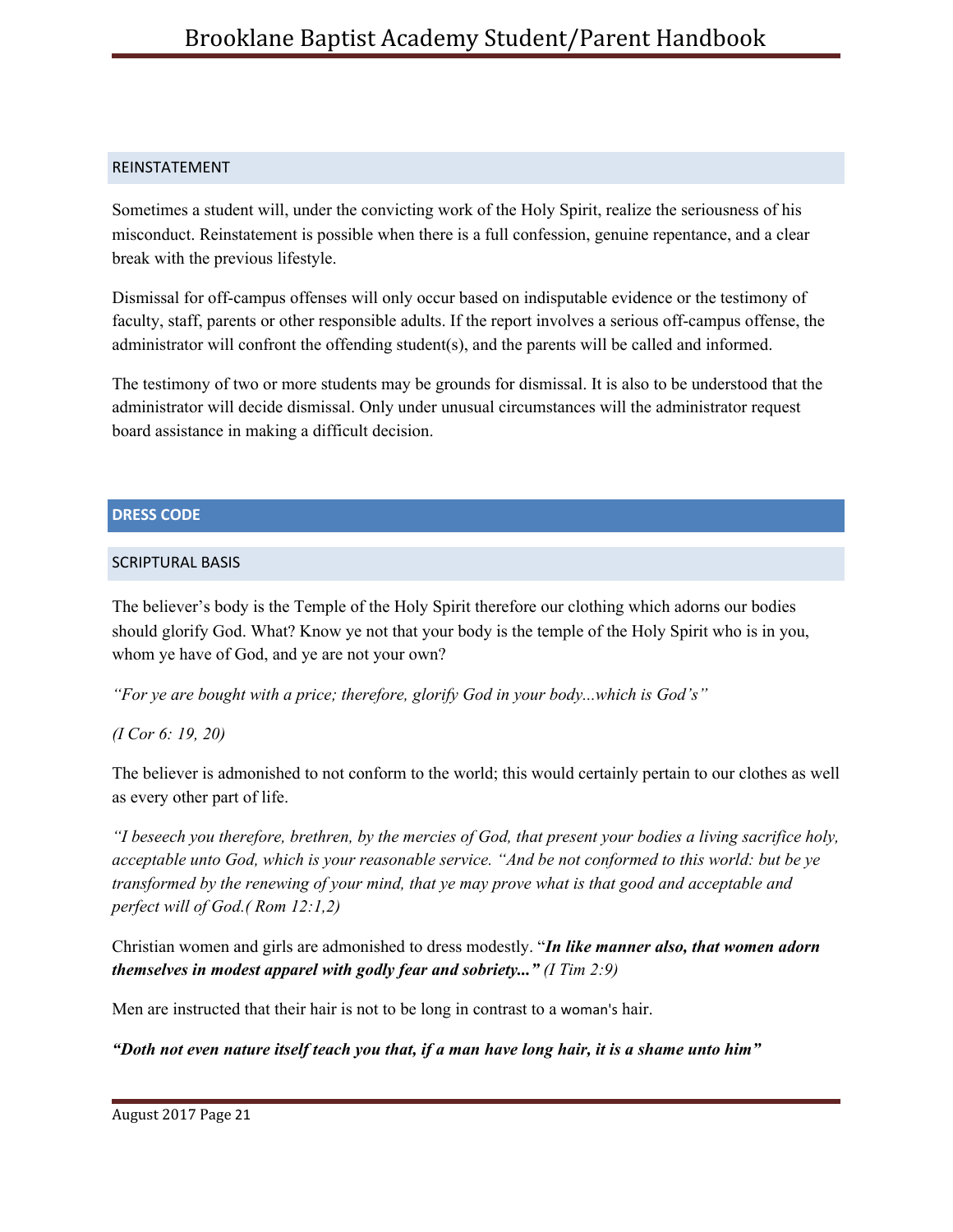## ( I Cor 11:14)

Not all dress rules at BBA have moral significance. Many of our rules are just to present a good **image, like so many businesses do. Other rules are required as a matter of discipline as in the military. Nearly all businesses have dress requirements, Brooklane is no exception.**

### <span id="page-22-0"></span>KINDERGARTEN DRESS CODE REQUIREMENTS

- **● Kindergarten K3 K5**
	- Closed-toe shoes must be worn, but no other dress code will be required for kindergarten.

## ELEMENTARY DRESS CODE REQUIREMENTS

- **● Elementary School 1st 6th**
	- Closed-toe shoes must be worn.
	- Jeans that are in good condition will be permitted. Distressed jeans or jeans with holes may not be worn.
	- Brooklane issued t-shirts may be worn.
	- Girls up to the 4th grade may wear loose fitting knit outfits.
	- Tops with cold-shoulder sleeves or peek-a-boo sleeves are not permitted.
	- Girls will be allowed to wear decorative screen printed tops.
	- Boys up to the 4th grade are not required to wear belts.
	- Boys must wear collared shirts unless they are wearing a Brooklane shirt.
	- Exception-K3 through 4th grade students may wear dressy knit clothing, provided that it is not tight or form fitting

# HIGH SCHOOL DRESS CODE REQUIREMENTS

# **High School (Grades 7-12)**

- *● Boys*
	- No Clothing with screen-printed or applied pictures or writing will be permitted. This does not include patterns woven into the fabric.
	- **Pants:** Dress, khaki, denim, or any twill pants are acceptable. Jeans may be worn, but they must be in good condition. No distressed or torn jeans will be permitted.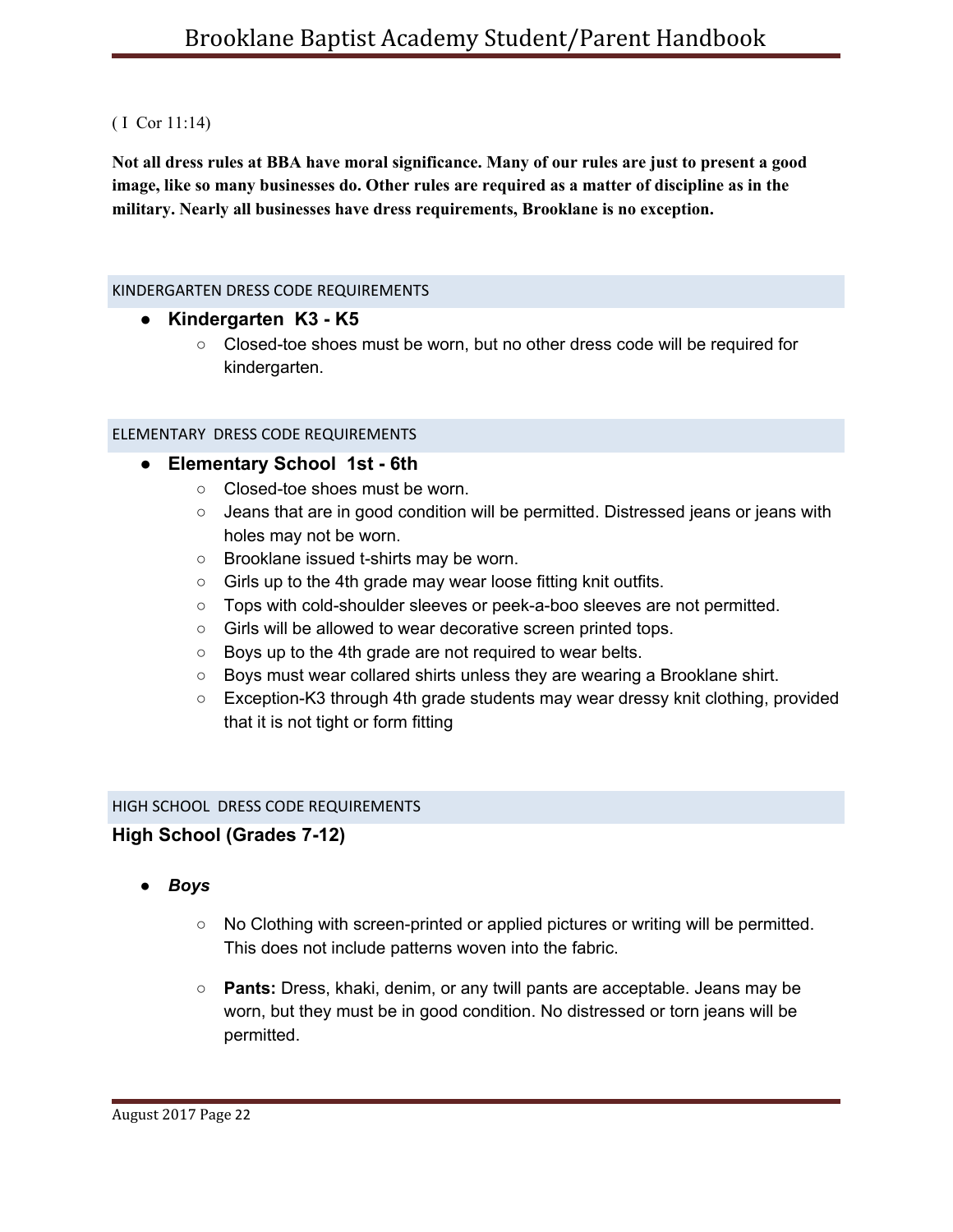- A **belt** will be worn at all times. Pants are not to be baggy, too tight, or low slung. Wind suit, parachute, jogging, or camouflage pants are not to be worn.
- **Shirts** must have a collar. Button-up shirts or golf style shirts are both acceptable. Brooklane shirts may also be worn. Shirts with pictures on them will not be permitted. Shirts will have sleeves. No cut-offs or tank tops shirts may be worn.
- **Hoodies** are permitted, but the hood must be kept down and a collared shirt must be worn with the hoodie.
- **Shoes:** Leather or tennis shoes may be worn. No sandals will be permitted.
- **Socks** must be worn at all times.
- **Haircuts** must be in good taste, combed off the forehead, or cut straight above the eyebrow. Hair must be off the collar and off the ears. Boys will not shave their heads or etch anything on their heads except a part. Sideburns may come to the bottom of the ear. No braids or twists will be permitted.
- No **hats** may be worn at school. Hats must be left at home or in vehicle.
- **No Facial hair, body piercings or visible tattoos** are allowed. All male students must be clean shaven at all times.
- Because it is not possible to be completely comprehensive in our dress requirements, we reserve the right to make decisions or judgments not covered by these rules.
- If in doubt about any article of clothing, bring it in and have it approved prior to wearing it to school.
- Frequent/ constant offenders will be required to wear a uniform of a Brooklane golf-style shirt and pants that meet the dress code.
- For grades 7 through 12, uncorrectable dress code violation is a class 1 offense: see discipline policy.

# **High School (Grades 7-12)**

- *● Girls*
	- **Skirts or Dresses** may be of any material. The length will be to the middle of the knee or longer. They may be of any color. Kick pleats and slits are not to come above the middle of the knee.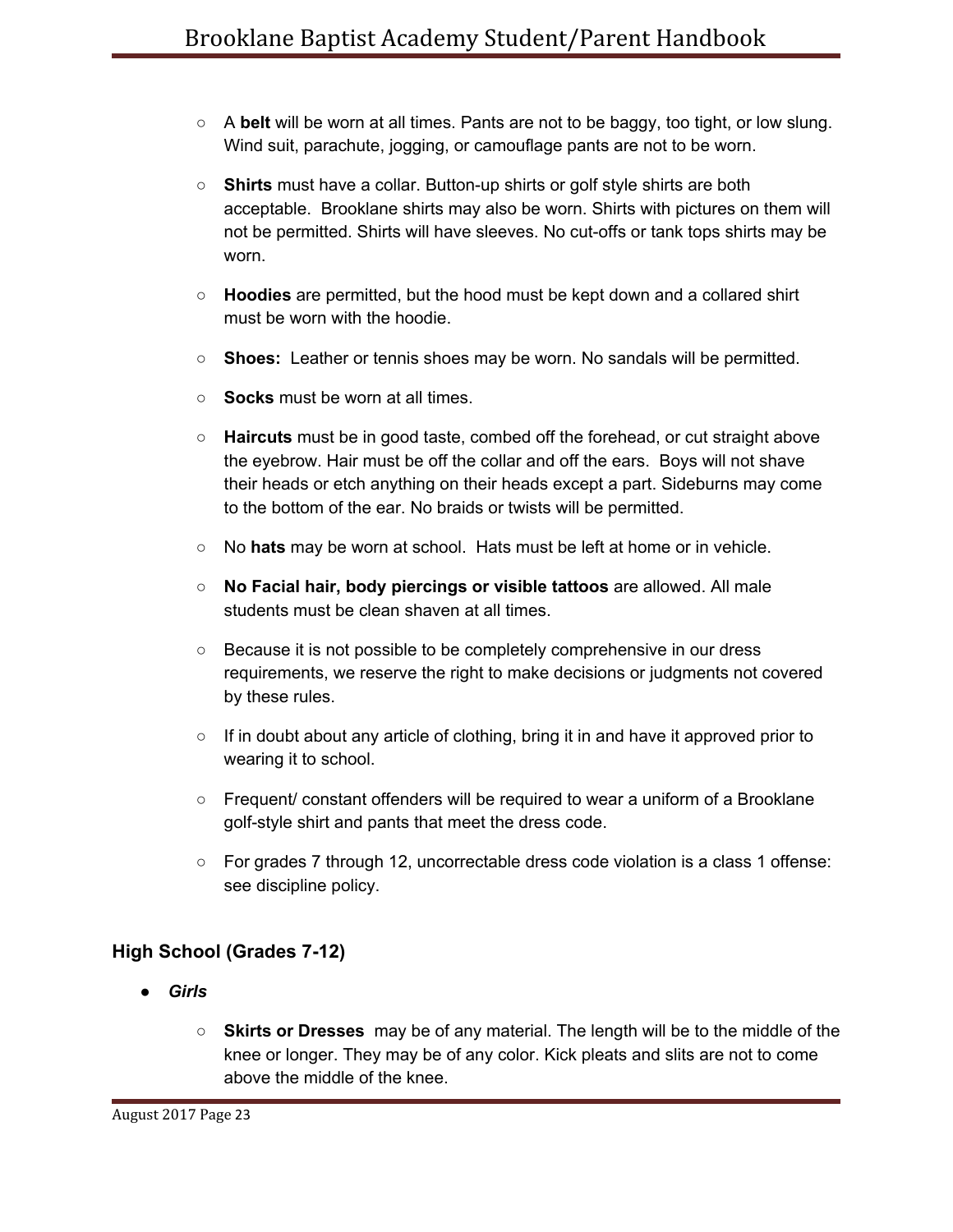- **Pants:** Loose fitting casual dress or capri pants may be worn. Capri pants must be to the middle of the calf of the leg. No hip-huggers may be worn. No see-through leggings or tights will be allowed unless the top/dress comes to the middle of the knee. "Skinny pants" or leggings may be worn as long as the blouse/shirt comes mid-thigh and covers the seat of the pants when both arms are raised above the head. Jeans may be worn, but they must be in good condition. No holes, distressed, or torn jeans will be permitted.
- **Blouses** for the girls are expected to look as nice as the collared shirts on the boys.Top/blouse styles allowed are:
	- collared with buttons,
	- collared golf shirts
	- non-collared dress blouses/sweaters or
	- tunics long, loose blouses (This does not include sweatshirts.)
	- decorative screen printed tops.
	- All tops/blouses must have a sleeve.
	- See-through, low cut, or waist length (crop top) blouses will not be permitted.
	- Camis or tank tops are not appropriate when worn by themselves even with a loose cardigan over them; these are considered undergarments.
	- Please take care that all other undergarments blend in with the shirt being worn over them. Colored undergarments should not be seen through the blouse.
	- Tunics may be worn with leggings but must must cover the seat of the pants when both arms are raised straight up.
	- Hi-lo tops can be worn with pants (not leggings!!) and must cover the seat of the pants when both arms are raised straight up.
	- Blouses should cover the midsection when both arms are raised straight up.
	- No blouses with cold-shoulder sleeves or peek-a-boo sleeves will be permitted.
- **Shoes:** Tennis shoes, sandals, casual shoes or dress shoes- may be worn. Socks will be worn with tennis shoes. Hose, tights, or leotards may also be worn when desired.
- All **hair** fashions must be in good taste. Dyed hair must be a natural hair color. No hats may be worn at school. Hats must be left at home or in the vehicle.
- **Cosmetics** that greatly alter natural appearance such as extreme eye shadow or gaudy nail polish will not be worn.
- **No visible tattoos** are permitted.
- **No body piercings** are permitted except ears. Other piercings must not be worn for school or any school function. Covering these with a band aid or keeping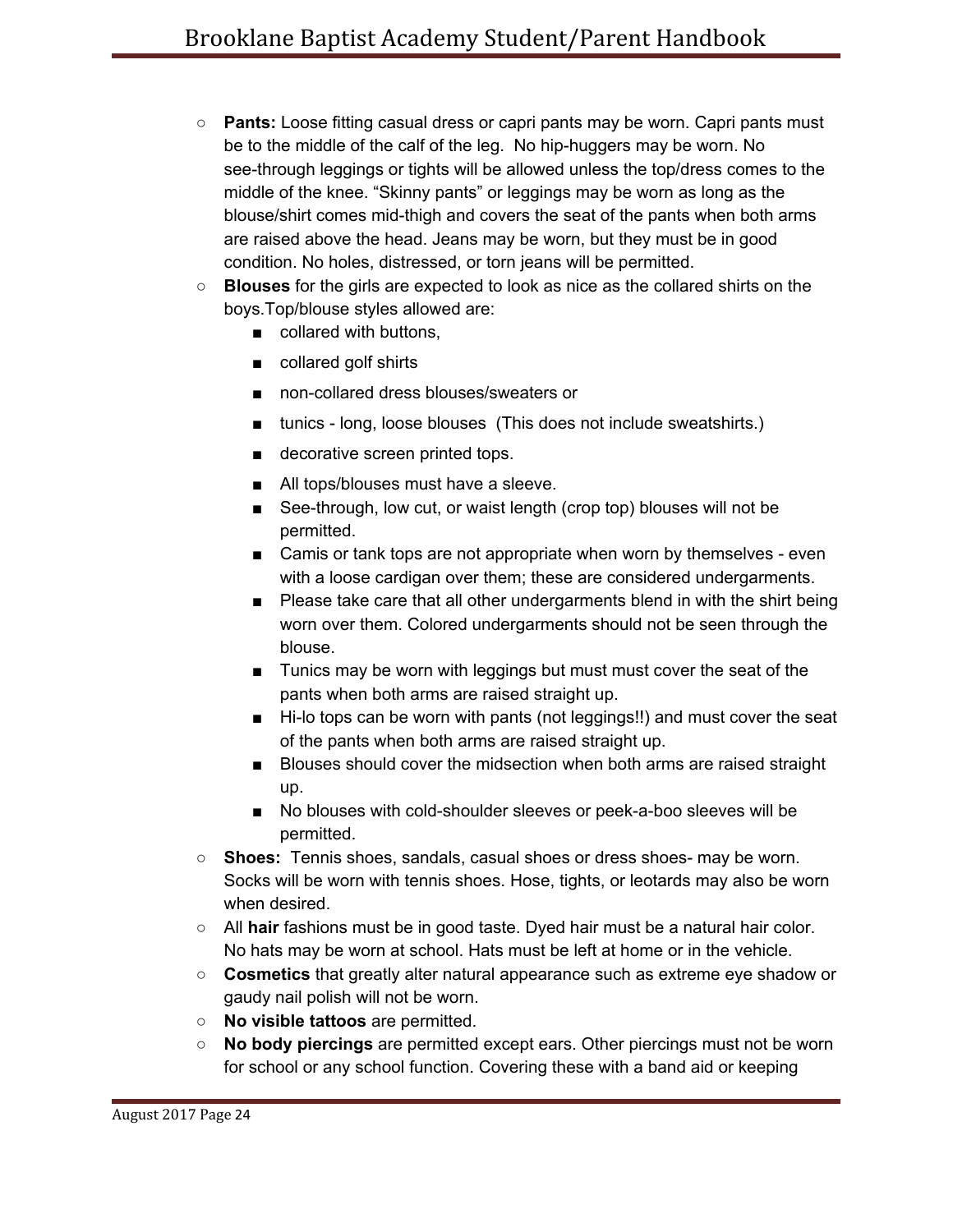them open with any object is not an acceptable solution as this would not be in keeping with the spirit of the rule.

- Frequent/ constant offenders will be required to wear a uniform of a Brooklane golf-style shirt and pants that meet the dress code.
- $\circ$  If in doubt about a clothing item, bring it in and have it approved prior to wearing it to school.
- $\circ$  The administration reserves the right to adjust or make decisions about any item of dress that is not covered by our policy.
- For grades 7 through 12, uncorrectable dress code violation is a class 1 offense: see discipline policy.

# <span id="page-25-0"></span>**EXTRA CURRICULAR ACTIVITIES**

# <span id="page-25-2"></span><span id="page-25-1"></span>**ATHLETICS**

## ATHLETIC PHILOSOPHY

First Corinthians 10:31b states: "Whatever you do, do it all for the glory of God." Unfortunately, today's generation is being sent a different message by the media, many professional athletes and sporting goods companies. They are sending the message that winning is everything and there is nothing to gain from losing. At Brooklane we teach that how you handle victory and defeat is the true measure of a winner. There is a big difference between winning a game and being a winner. A winner is someone who tries his best though he may lose. A winner is someone who brings glory to God by the way he plays the game.

At Brooklane our purpose for the athletic program is to glorify God. One way that we can do this is by teaching positive core values such as:

- Respect for authority
- Hard work
- Personal Discipline
- Teamwork
- Perseverance
- Commitment

Our intention is for athletes to learn and incorporate these traits into their lives. As a result, they will become more successful in all that they set out to achieve, including sports. The athlete also serves to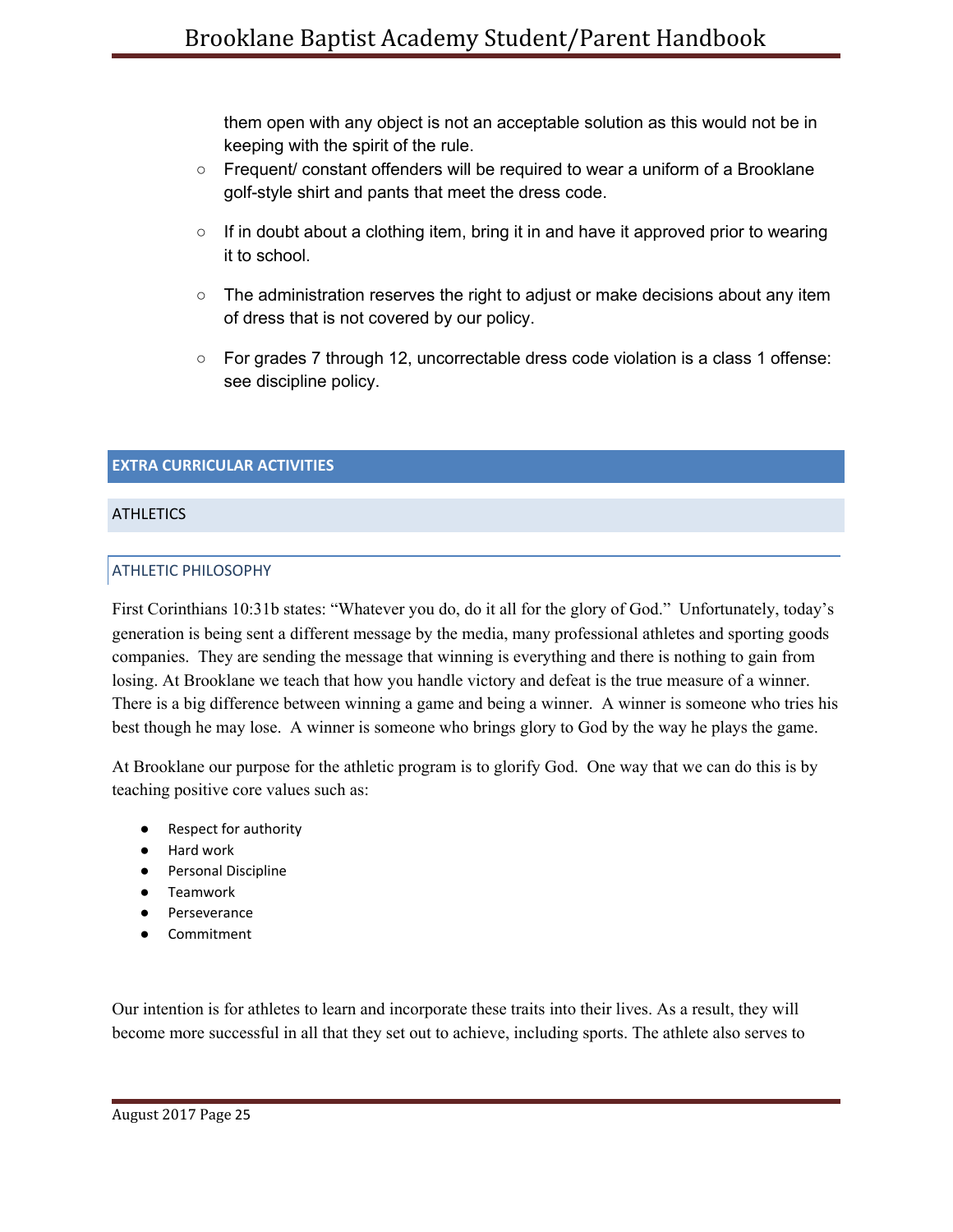promote school spirit. Students, parents and alumni should be proud of their school. This is an attitude that will glorify God.

# <span id="page-26-0"></span>ACADEMIC ELIGIBILITY

Athletics is not just a reward for those students who excel in academics but rather an extension of their education. Athletics has great educational value in and of itself. Some of life's greatest lessons are learned on the athletic field as well as in the classroom. We believe all students can benefit from playing sports, however we are an academic institution and therefore we must require that our athletes meet the following academic standards in order to participate:

- (1) The student's eligibility is based solely on the student's performance during the prior 18-week grading period.
- (2) The student must pass Bible for the prior 18-week grading period.
- (3) The student must pass a minimum of 3 other core subjects for the prior 18-week grading period. (Transfer students must have passed 4 subjects. Transcripts must be on file in school office.)
- (4) Three of these subjects must have been passed during the regular school year. The other one may be made up in summer school.
- (5) A student who is eligible at the beginning of a semester will remain eligible throughout the entire semester.
- (6) Although academic eligibility cannot be lost during a semester, the coach may choose to limit practice time for a student who is falling behind academically.

### <span id="page-26-1"></span>REGISTRATION FORMS

There are 3 forms which must be completed and on file with the athletic director.

- (1) Birth certificate
- (2) Student Participation and Parental Approval Form
- (3) Physical Examination Form (must be updated each year)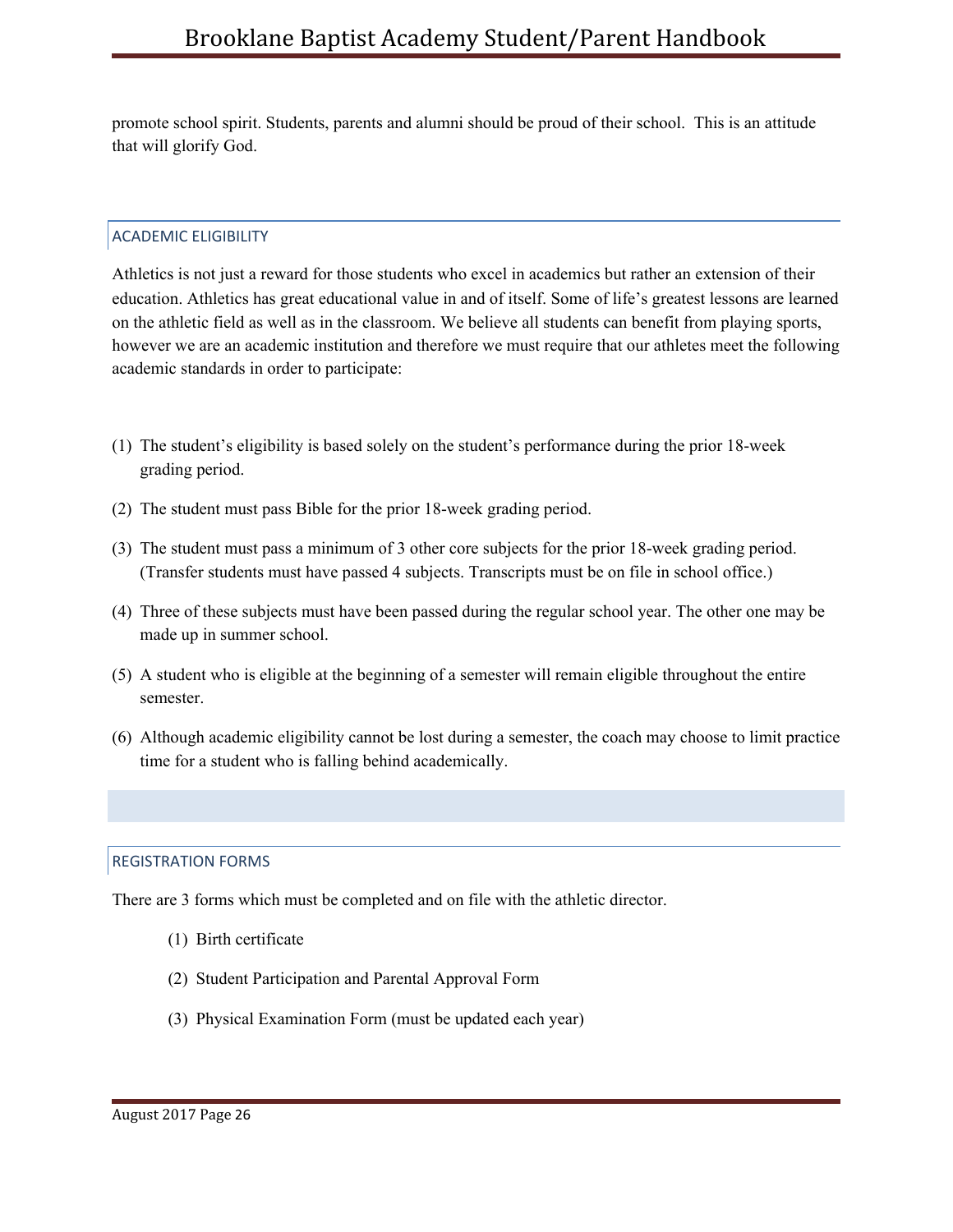These forms will be available in the school office. They must be complete in order for the student to participate.

## <span id="page-27-0"></span>CODE OF CONDUCT

Athletes at BBA are role models. This is not a choice—it is a fact. Younger students often look up to and imitate older students. We expect our athletes to maintain a high standard of conduct not only as role models but because God commands it. (1 Tim. 4:12b) says, *"…Be thou an example of the believer in word, in conduct, in love, in spirit, in faith, and in purity."* Athletes at BBA are expected not only to obey the rules but also they should strive to be model students with integrity. They should strive to be worthy examples.

### <span id="page-27-1"></span>ROAD TRIP RULES

- (1) All players and cheerleaders must ride the bus or designated vehicles to the games.
- (2) Players and cheerleaders may ride home from the games with their own parent if the parent tells the coach or cheerleading sponsor. Players and cheerleaders may ride home with a parent other than their own if they have a note signed by their parent. Notes will be verified.
- (3) Players and cheerleaders are not to leave the gym or playing field at any time.
- (4) School Policies are in effect at all times.
- (5) Varsity players and cheerleaders should watch the junior high games and junior high players and cheerleaders should watch the varsity players. All participants and student spectators shall remain in the gym for all games. This rule applies to home and away games.
- (6) Players and cheerleaders breaking the "hands off" rule must separate for the rest of the trip.
- (7) No tape players, CD players, TV's, radios or other electronic equipment are allowed on trips.

## <span id="page-27-2"></span>BUS RULES

- (1) No loud talking
- (2) No standing while the bus while the bus is moving
- (3) No throwing things
- (4) No objects should be thrown or stuck out windows
- (5) Emergency exits are to be used only in an emergency
- (6) No fireworks, caps, firearms or toy firearms are allowed on the bus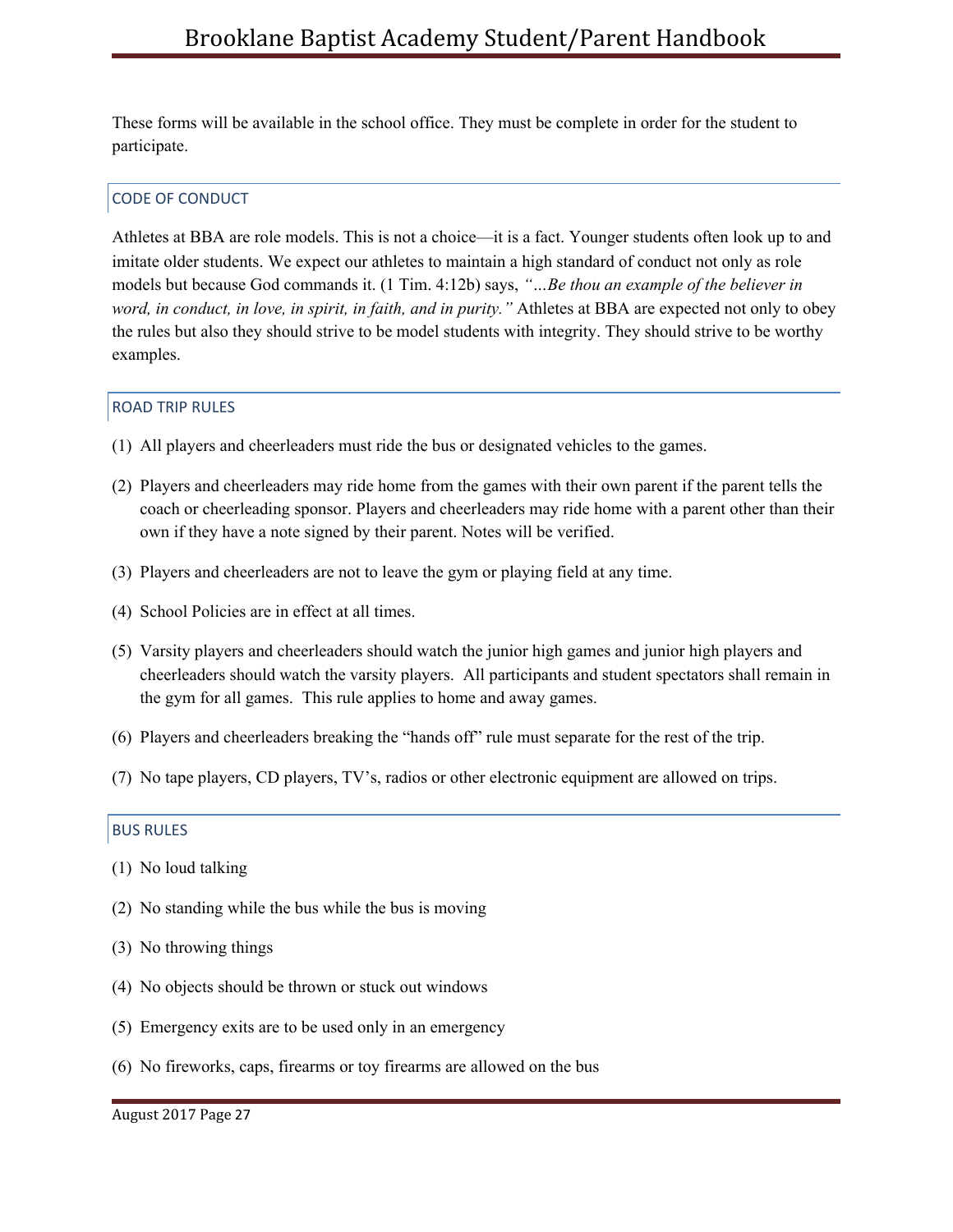(7) No one will get off the bus until it is clean.

## <span id="page-28-0"></span>BOOSTER CLUB

The purpose of the Booster Club is to draw fans and promote school spirit.

Parents, students, fans, staff members and alumni are encouraged to join. Members of the Booster Club will have free admission to games with their membership card. There will also be other privileges for Booster Club members. These may vary from season to season. Memberships may be purchased from the school office. Memberships must be renewed for each season.

### <span id="page-28-1"></span>GENERAL RULES FOR ALL SPORTS

- (1) It is the responsibility of each player to know when all practices and games are and to be present completely equipped. Coaches will issue practice schedules.
- (2) Players should be at all home games completely dressed out at least one hour before game time.
- (3) Practices will be held every weekday that there is not a game except for Wednesday. (times will be announced by the coach.)
- (4) Special practices (Wednesday/Saturday/extended time) will be announced at the practice or game preceding the special practice.
- (5) Players who miss practice or games must bring a written excuse from parents.
- (6) An unexcused absence from practice or games will result in a suspension from playing time in the next game. (The player will be expected to dress out and remain with the team during the entire game.)
- (7) Two unexcused absences will result in dismissal from the team.
- (8) Each player must have an attitude of respect for the coach, umpires, teammates and the opposing team. (Penalties will range from loss of playing time to dismissal from the team.)
- (9) Players will be expected to exhibit self-control at all times. (Penalties will range from loss of playing time to dismissal from the team.)

### <span id="page-28-2"></span>SPORTS OFFERED

Girls' Volleyball is for girls in grades 7 - 12. Games are scheduled in September and October with a state tournament to close out the season.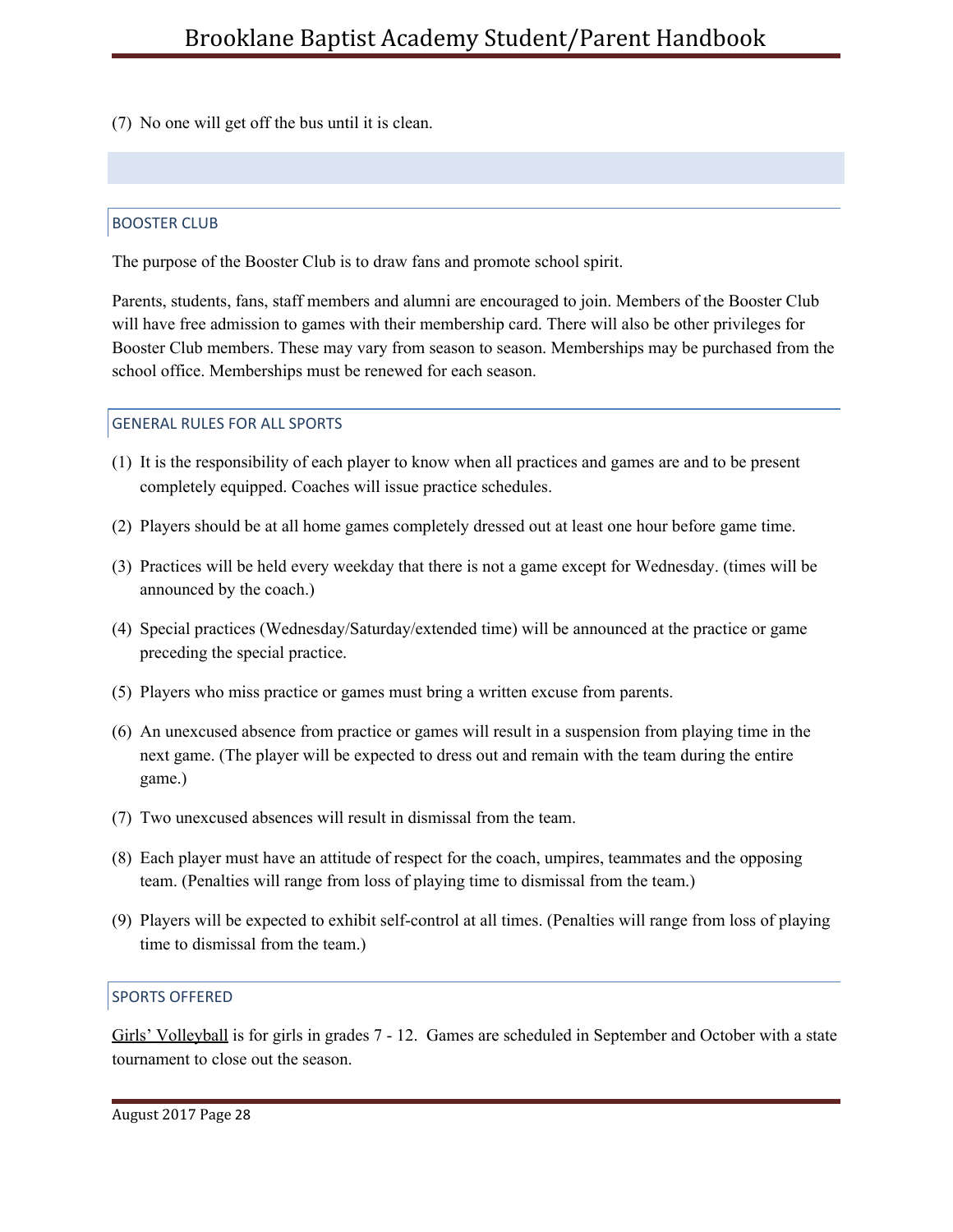Boys' Football is for boys in grades 7 - 12. The football season runs from September through the middle of November with a state championship at the end of the season.

Boys' Basketball is for boys in grades 7 - 12. The basketball season runs from the middle of November through February. There are state A.C.E.A. tournaments at the end of the season.

Girls' Basketball is for girls in grades 7 - 12. The basketball season runs from the middle of November through February. There are state A.C.E.A. tournaments at the end of the season.

Boys' Baseball is for boys in grades 7 - 12. The baseball season runs from March through May. There are playoff games and a championship at the end of the season.

Girls' Softball is for girls in grades 7 - 12. The softball season runs from March through May. There is a state A.C.E.A. tournament at the end of the season.

Track and Field is for boys and girls in grades 7 - 12. In the spring there is an A.C.E.A. state track meet.

Cheerleaders are chosen from girls in grades 7 - 12 each spring. They are responsible to keep school spirit high during the football and basketball seasons. They hold pep rallies at the school and cheer at all the games. 6<sup>th</sup> grade students may try-out for junior high athletics.

Brooklane will provide coaches and will offer all of these activities provided that there are enough

interested students.

<span id="page-29-0"></span>GENERAL SPORTS INFORMATION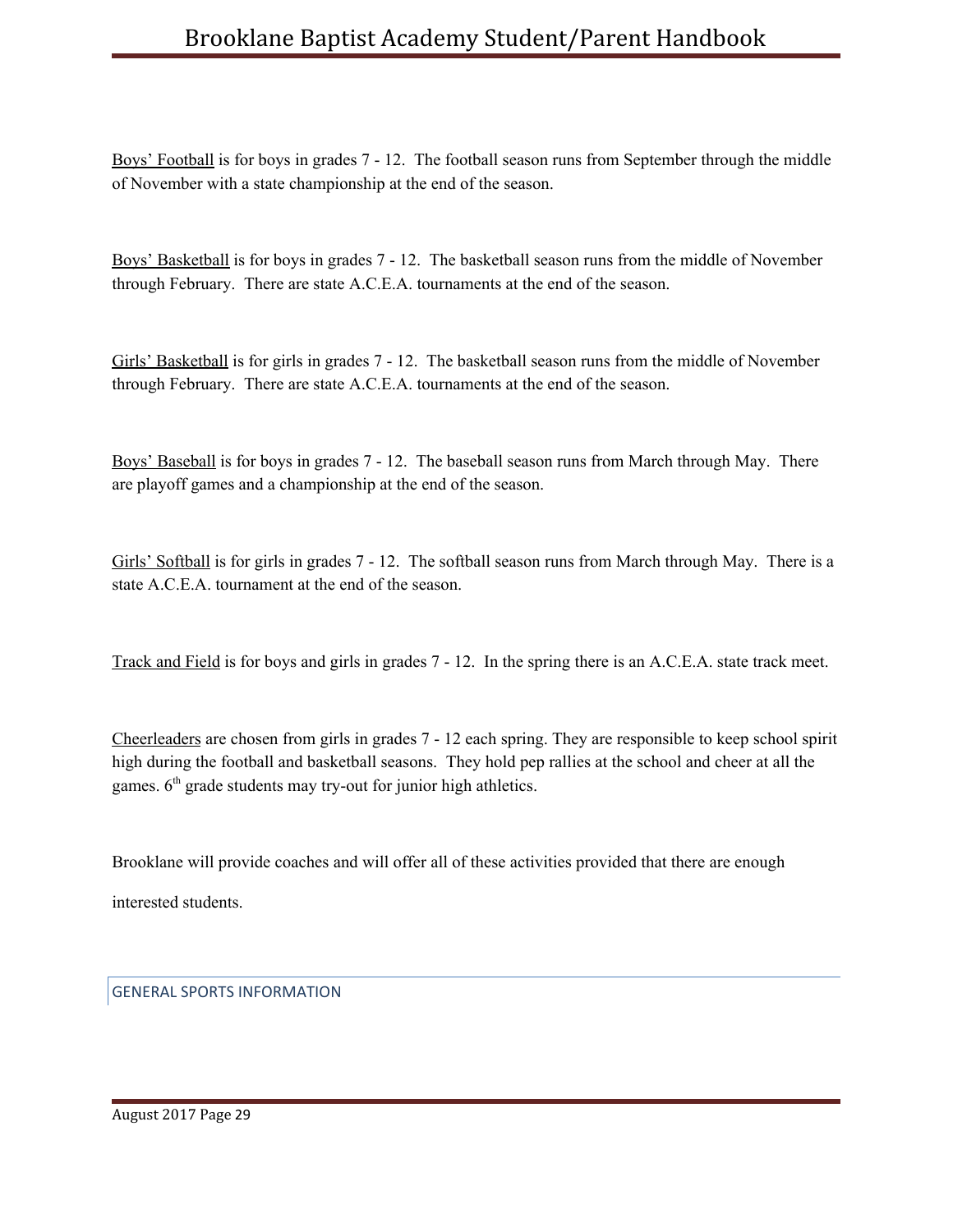Absences: An athlete who is counted absent from school on the day of a game will not be allowed to **participate unless the administrator approves it. Any student who arrives at school later than 11:30 a.m. is counted absent. Students who check out before 11:30 a.m., will be counted absent.**

**Registration:** There are forms to be filled out for school and athletics. You may get all the necessary forms from the office.

**Fund Raisers:** There will be various fund-raisers from time to time. Athletes are required to participate or match amounts earned by those who do participate.

**Maps and Directions:** These are available in the school office.

**Uniforms and Equipment:** Uniforms and equipment should be returned on the first school day following the last game of the season. They should be returned washed and in good condition.

### **Gate prices:**

| <b>Sport</b>      | <b>Student</b>    | Adult            |
|-------------------|-------------------|------------------|
| Football          | \$3.00            | \$7.00           |
| Volleyball        | \$3.00            | \$5.00           |
| <b>Basketball</b> | \$3.00            | \$6.00           |
| Baseball          | \$3.00            | \$5.00           |
| Softball          | $$3.00$ (DH 4.00) | \$5.00 (DH 7.00) |

These prices are subject to change. Tournament and multiple games may vary in price.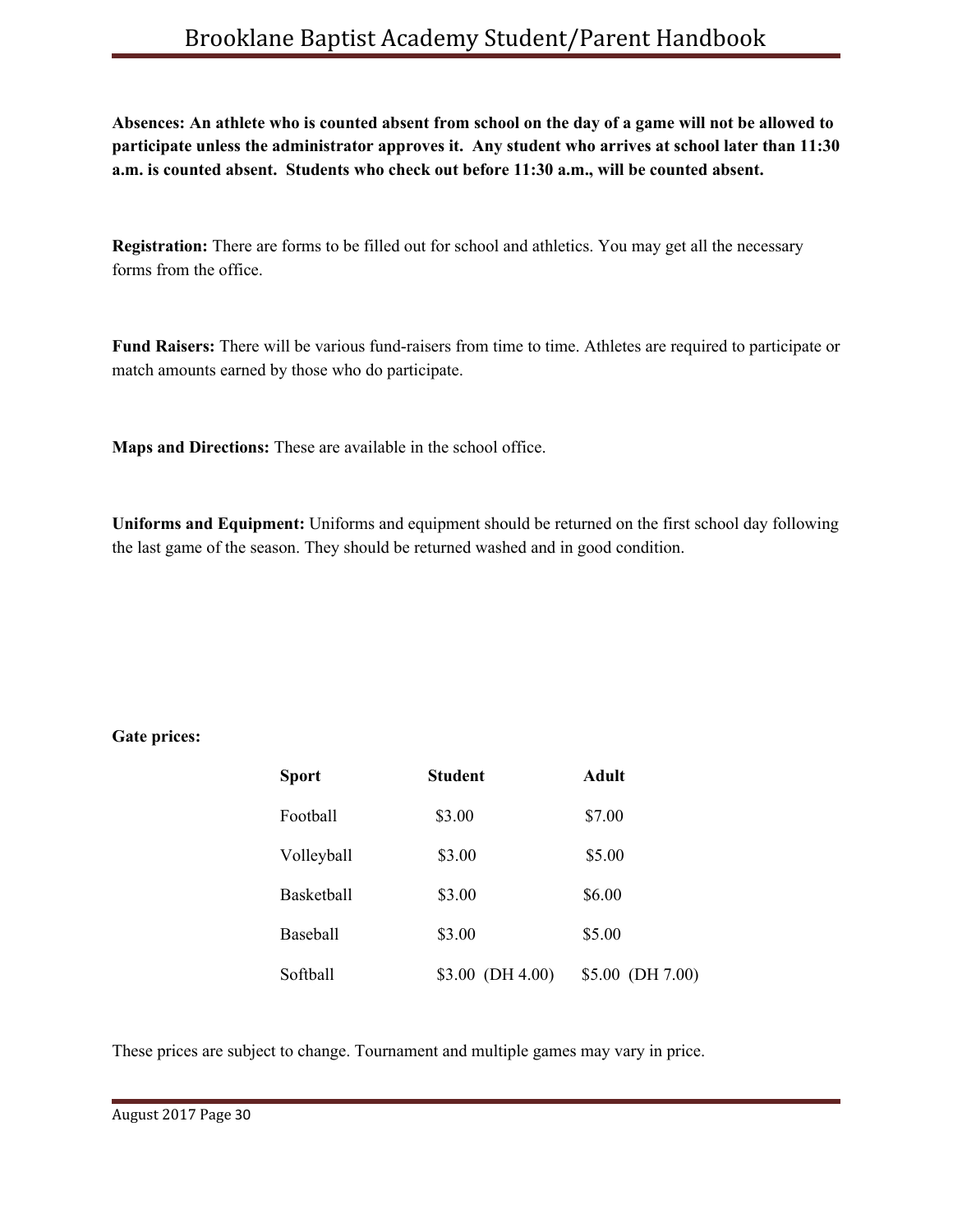**Practice and Game Schedules: the coaches in charge of each sport will give these out.**

**Athletes are expected to demonstrate commitment to their team by attending all practices, regular season games, and post season tournaments. When a student joins a BBA team, he is making a commitment. If a player misses a game without giving an acceptable reason, he will be penalized accordingly. Players should be on time for all practices and should be at all games completely dressed out one hour before game time.**

<span id="page-31-0"></span>OTHER ACTIVITIES

**Class Day Exercises:** Each spring, usually the Friday before graduation, students receive awards and certificates for academics, perfect attendance, art, music, speech, dramatics, journalism, crafts, penmanship, spelling, best all around, Salutatorian, Valedictorian and other accomplishments. A "highest average" award is given in all classes. A "Daniel" or "Esther" award is given by all classes to the student with the most outstanding character and conduct.

**Spring Banquet:** Seniors, juniors and athletes are recognized at this event. It is always a special night and parents are encouraged to attend.

# <span id="page-31-1"></span>SCHOOL FUNCTIONS AND ACTIVITIES POLICY

Social development is an intentional part of the overall experience of a BBA student. With this in mind we offer the students and parents of Brooklane several wholesome functions, outings and activities throughout the school year where families can participate and/or be spectators!

To assure that the right atmosphere is present at these functions, the following guidelines are in place:

- 1. Any student who takes part in a school activity, either as a participant or a spectator is expected to abide by school code of conduct at all times.
- 2. Parents and guests of students are expected to honor school guidelines and the spirit of school policy while attending school functions, outings, and activities.
- 3. Any student or guest who refuses to abide by school guide-lines will be required to leave.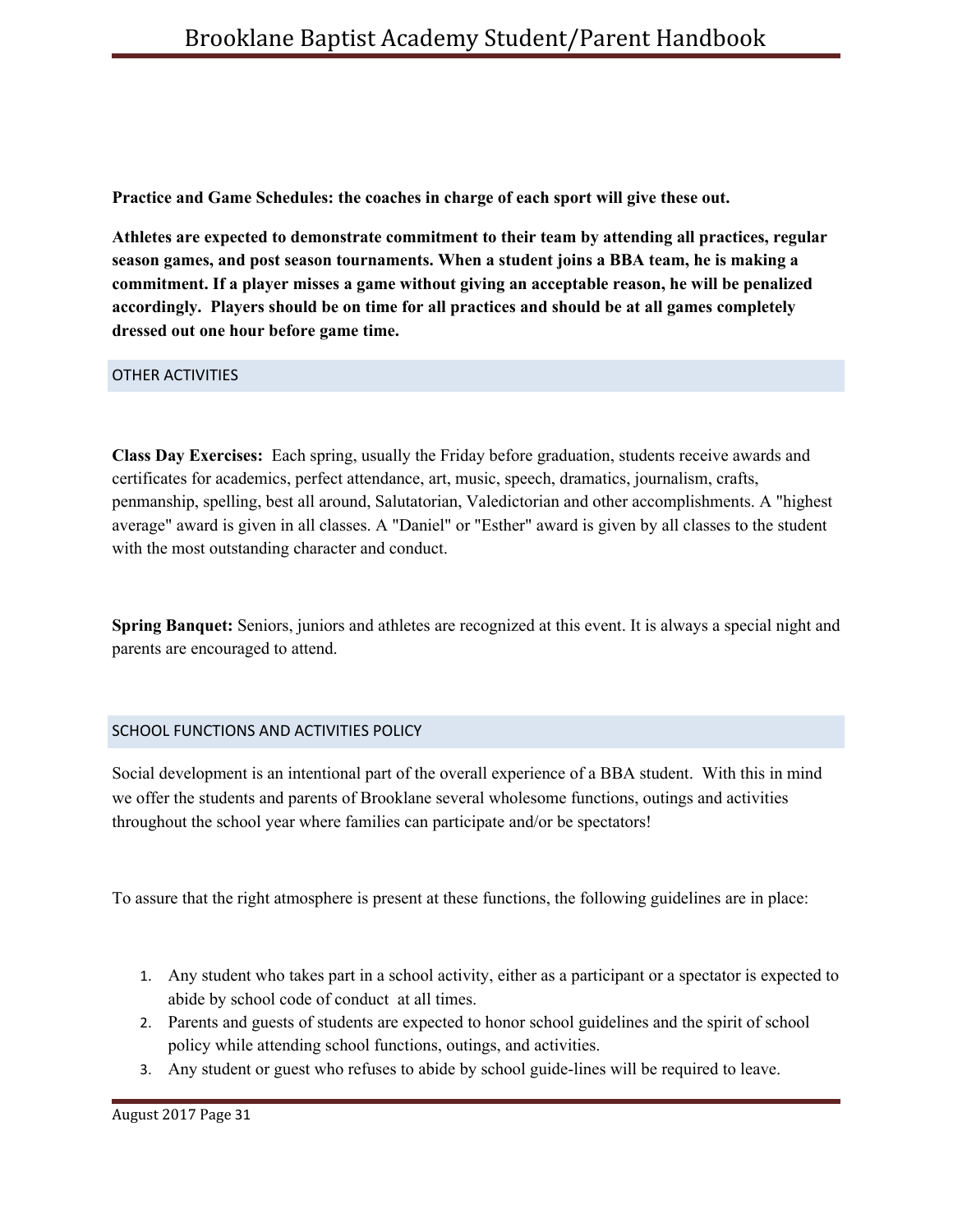- 4. Brooklane Academy reserves the right to refuse entry to or participation in any activity to any person who has refused to abide by the above guidelines.
- 5. It is the policy of Brooklane Academy that as long as a student is attending a school activity, he/she is under the authority of the school whether he/she has attended classes that day or checked out of school early. (Participation includes being part of the program or being a spectator.)

## <span id="page-32-0"></span>**DRIVING POLICY**

Driving to school at BBA is a privilege not a right. This privilege will be revoked if a student abuses it. The privilege of driving is accompanied by the following guidelines.

- 1. Students must park in designated parking spots.
- 2. Students must lock and leave their vehicles upon arrival and cannot return to them until they leave school.
- 3. Vehicles are subject to search at any time, searches will be conducted in the presence of two adults. Refusal to allow a car search will result in a Class V violation that requires dismissal.
- 4. Students who drive recklessly will lose their driving privilege.
- 5. Students may only transport other students with written permission from both parents.
- 6. Students must abide by all traffic laws.
- 7. Students who drive must register their vehicle with the office and pay a fee of \$5.00 for a parking pass.
- 8. Students must provide a copy of their insurance policy and license each time it is renewed.
- 9. Students who are consistently late will lose their driving privilege.

### <span id="page-32-1"></span>**LUNCHROOM GUIDELINES**

- 1. Students should place orders and turn them in on time.
- 2. Students should enter and exit the lunchroom quietly and in an orderly fashion.
- 3. Students place orders at the left side of the counter (Staff to the right).
- 4. Students must have a positive account balance in order to make purchases.
- 5. Students should dispose of all garbage as they exit the lunchroom.
- 6. Students must refrain from loud talking.
- 7. Students will not throw anything.
- 8. Students must leave tables clean.
- 9. Students will not be allowed to sit at the staff table.
- 10. Students who attend the last lunch period will be responsible for cleaning the tables and putting chairs on the tables before leaving.
- 11. Students must remain in the lunchroom until the bell rings for dismissal.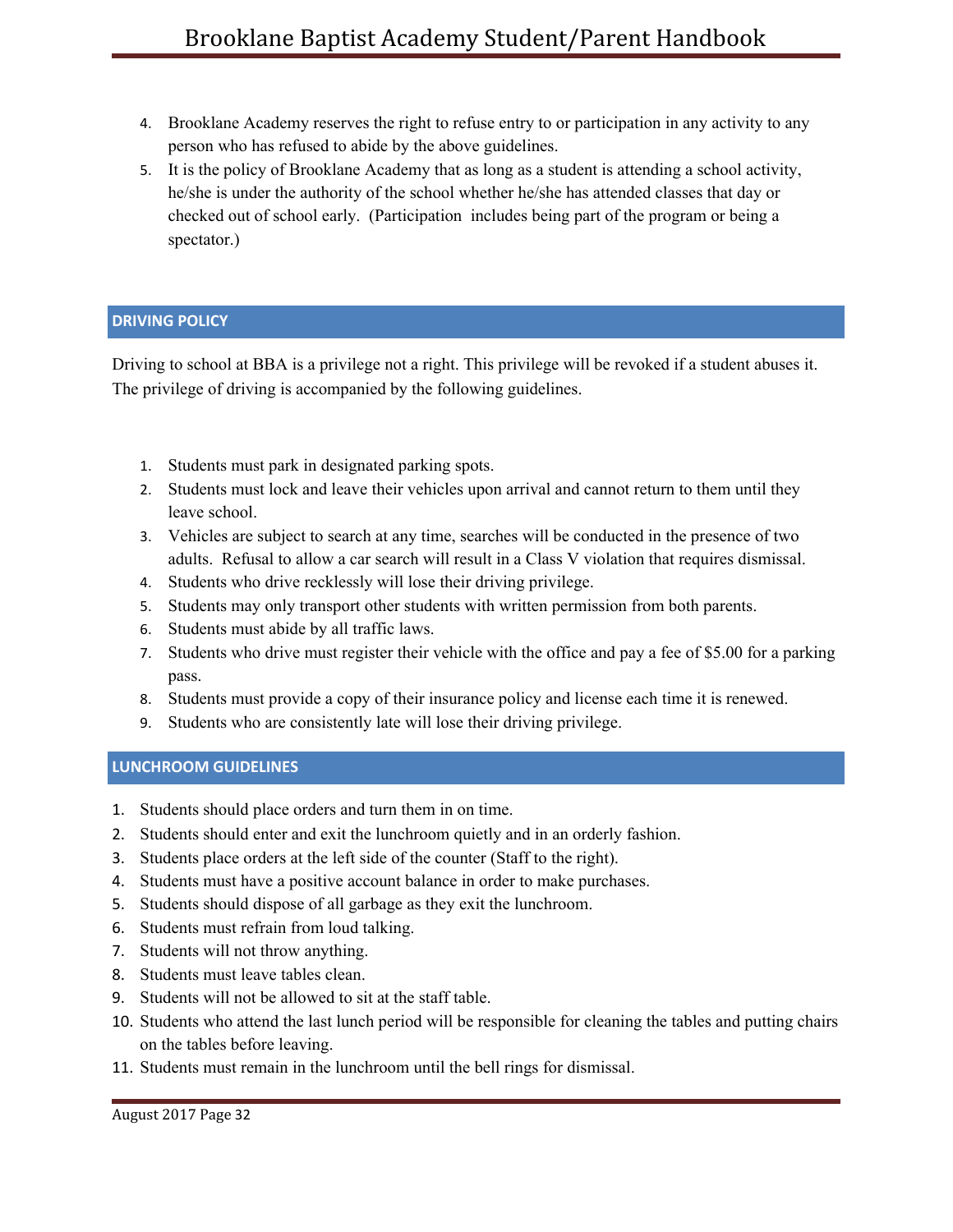12. Students will not be permitted to remain in the lunchroom after the bell rings.

### <span id="page-33-0"></span>**GENERAL INFORMATION**

<span id="page-33-1"></span>SCHOOL HOURSMONDAY-FRIDAY

| Day Care       | 6:00 a.m. $-6:00$ p.m     |
|----------------|---------------------------|
| Kindergarten   | $8:00$ a.m. $-12:00$ noon |
| Grades $1 - 6$ | $8:00$ a.m. $-2:55$ p.m.  |
| Grades 7-12    | $8:00$ a.m. $-3:10$ p.m.  |
|                |                           |

# <span id="page-33-2"></span>FIRE AND TORNADO DRILLS

Each room will have a diagram of the school posted by the door that will have evacuation routes clearly marked. There will be periodic drills to ensure that all students and teachers are prepared for the possibility of fires or tornadoes.

The signal for the fire drill will be short repeated rings of the bell.

The signal for the tornado drill will be long continual rings of the bell.

### <span id="page-33-3"></span>INCLEMENT WEATHER

If the Jefferson County School System closes for inclement weather conditions Brooklane Baptist Academy and daycare will close as well. Parents should follow local news broadcasts to get this information. Notifications will also be sent via the school information system (Myschoolworx).

### <span id="page-33-4"></span>PASSES

Students should never be out of class without a pass. Any student who is roaming the campus without a pass will be sent to the office.

### <span id="page-33-5"></span>**CHAPFL**

Local pastors, guest speakers, films, and special musical and educational programs are the highlights of our chapel programs. Students must attend chapel services. Visitors are always welcome. Chapel times and days are subject to change.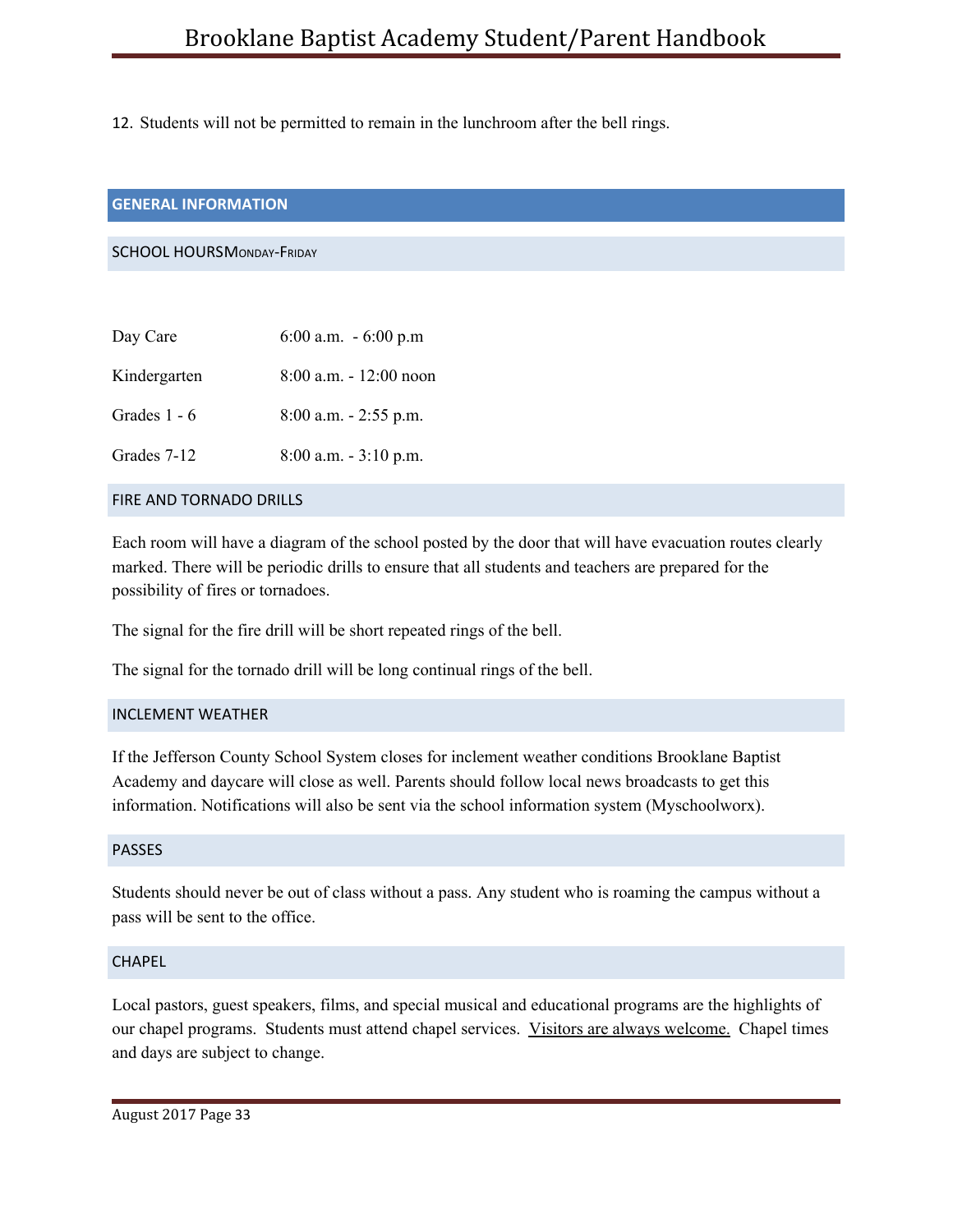### <span id="page-34-0"></span>ELEMENTARY ARRIVAL

If you bring your child to the classroom in the elementary grades, please leave him at the door. Do not come into the classroom with your student. This will help students to adjust much more quickly. After the first few days of school, it will be in the student's best interest for the parent **not** to take him to class.

## <span id="page-34-1"></span>**VISITORS**

Visitors may only come to the school with special permission and a visitors pass. This can only be obtained in the school office.

### <span id="page-34-2"></span>PARENT-TEACHER FELLOWSHIP

Parent-Teacher Fellowship meetings are scheduled periodically throughout the school year. Parents should attend each meeting for the benefit of their children and to obtain pertinent information. Parents' attendance at Parent-Teacher Fellowship meetings is also an obligation promised in the parental pledge. Teachers will be available after the meetings for fellowship and general information.

Appointments-Please do not come into the classroom to talk to a teacher. If you need to talk to a teacher or administrator please call the office and request an appointment. Teachers will have specific times when they are available. Please be prepared to adjust your schedule in order to meet during one of these times.

## <span id="page-34-3"></span>LOST AND FOUND

Please claim lost and found articles in the office. After an article has been in the office for two weeks, it becomes school property. Lost and found articles will eventually be given to the Foundry or other charitable organizations.

### <span id="page-34-4"></span>TELEPHONE USE

The church and school phones are for church and school business only. They are off limits to students except in an emergency.

### <span id="page-34-5"></span>TRASH CANS

Trash-cans are located along sidewalks and at other convenient spots. Students please dispose of your trash in these trash-cans. Never empty trash- cans from classrooms or lunchroom into these garbage cans. All office and classroom trash cans should be emptied into the dumpster.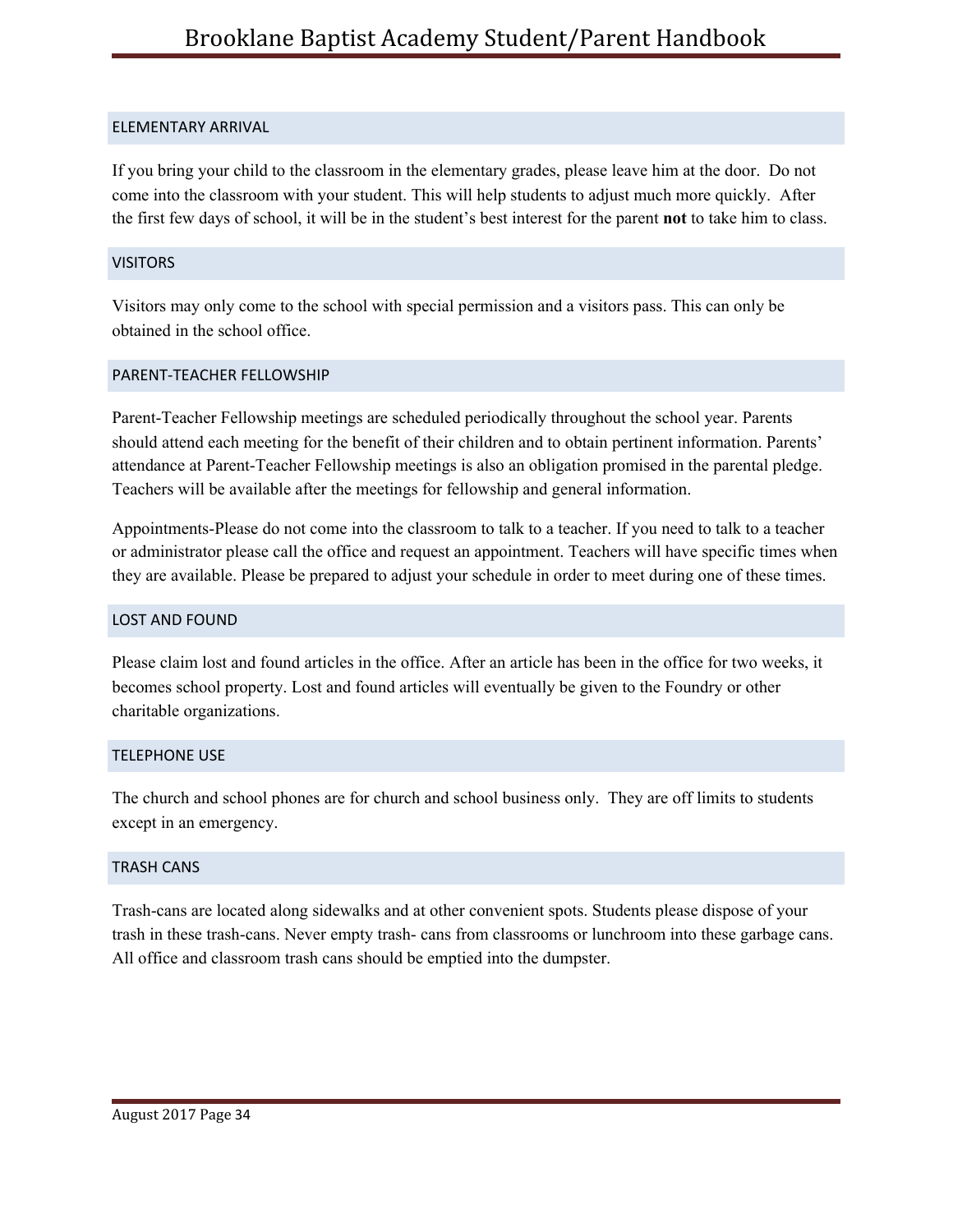## <span id="page-35-0"></span>**DOCTRINAL STATEMENT**

### **The Scriptures**

We believe in the inerrant, verbal, plenary inspiration of the 66 books of the Bible, and that it is the sole authority in all matters of faith and practice. We believe in a literal interpretation of the Scriptures unless otherwise indicated by context (II Timothy 3:16-17, Isaiah 8:20, Revelation 22:18-19).

### **God, A Trinity**

We believe there is only one true God, existing in three persons—Father, Son, and Holy Spirit. These are coequal and coeternal, each with distinct personalities but of one essence. (Matthew 3:16-17; Matthew 28:18-20; II Corinthians 13:14; Hebrews 1:8; Acts 13:2, 4)

### **The Fall and Total Depravity of Man**

We believe that Adam was created without sin, but fell by disobedience carrying the whole race with him into spiritual death and condemnation and the need to be saved. This fallen, totally depraved nature, accounts for the sins of men. (Romans 5:12,19; Mark 7:21-22; Jeremiah 17:9; Romans 3:10-18)

### **Jesus Christ as God and Savior**

We believe Jesus Christ to be Co-Creator (John 1:1-3), the Son of God (Luke 1:35), and Redeemer (I Peter 1:18-19) that He took on humanity through the virgin birth (Matthew 1:22-23; John 1:14) and paid sin's full penalty vicariously with His blood (Ephesians 1:7; Isaiah 53:5-6) that He was buried and rose again bodily and ascended to the right hand of the Father (I Corinthians 15:3-8; Luke 23:39-43).

### **The Person and Work of the Holy Spirit**

We believe in the person and work of the Holy Spirit which includes conviction of sin (John 16:7-11), regeneration of sinners (Titus 3:5), and indwelling believers (I Corinthians 6:19). We believe that the "baptism of the Holy Spirit" at Pentecost is set forth in the Scripture in two aspects: the experiential and the positional. In the experiential, Christ baptized the disciples with (or in) the Holy Spirit. In the positional, the Holy Spirit baptized the disciples into the Body of Christ (Romans 6:3; I Corinthians 12:13; Colossians 2:12). The experiential is that which John the Baptist (Matthew 3:11) and the Lord Jesus (Acts 1:5) had promised and was realized by the waiting disciples in the initial "filling of the Spirit" (Acts 2:1-4). This is identical with "receiving the Holy Spirit" (Acts 2:38; John 7:37-39; Acts 2:32-33). Since Pentecost, each new believer shares or participates in this baptism positionally by being incorporated by the Holy Spirit into the "one body" (I Corinthians 12:27) and experientially by being "filled with the Spirit" (Ephesians 5:18). We reject the charismatic movement with its claim of restoration of the sign gifts of I Corinthians 12, including tongues (I Corinthians 12:8-12).

### **Salvation by Grace**

We believe that a soul is saved when Christ is accepted as personal Lord and Savior and the Holy Spirit imparts eternal life (John 1:12). This means the repentant and believing sinner is judicially declared righteous before God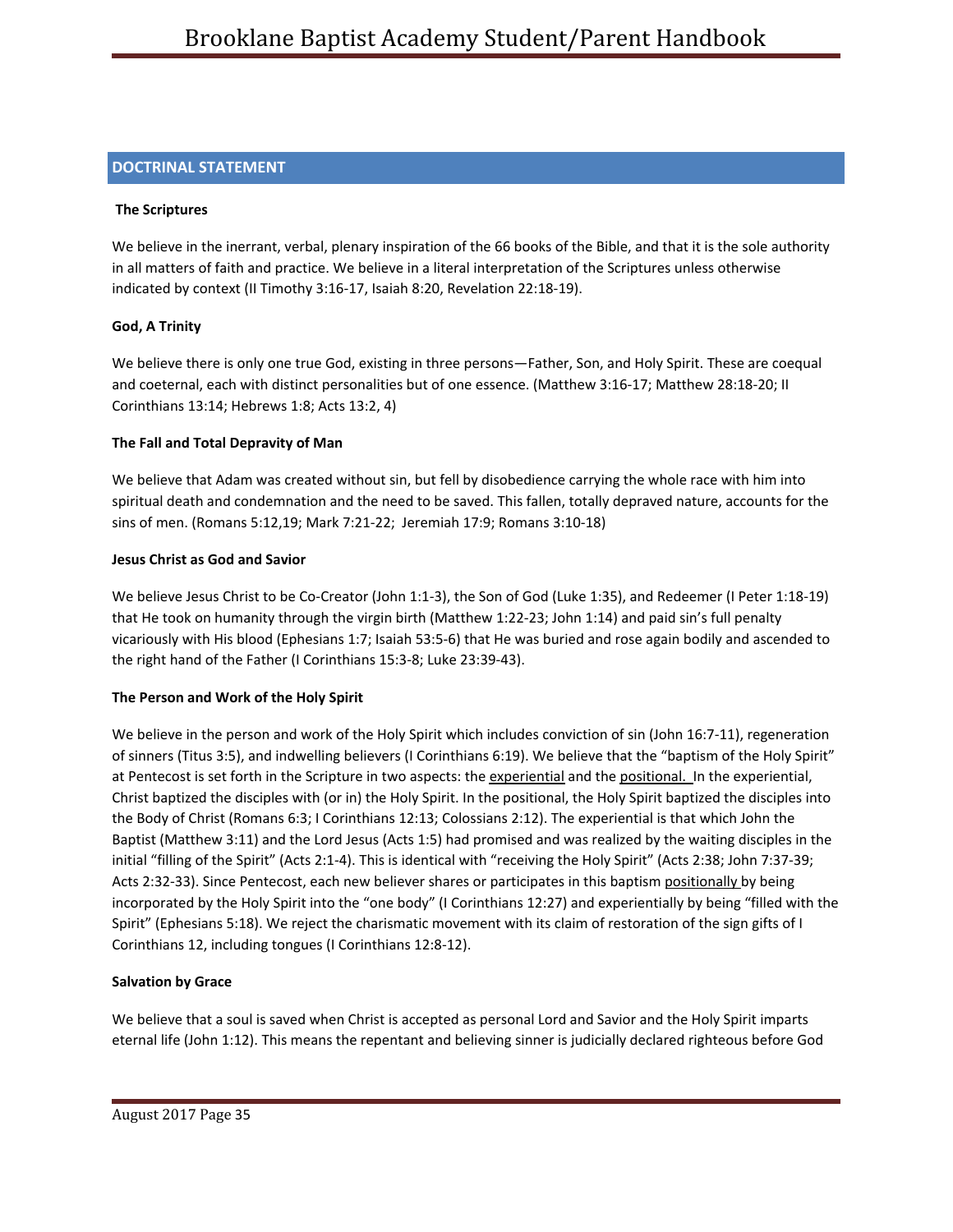(Romans 4:5) and in experience is born again (John 3:3). We believe the good works of a Christian are the results of salvation and contribute nothing toward saving him or keeping him saved (Ephesians 2:8-10)

### **Sanctification**

We believe that sanctification (setting apart unto God) is threefold: (1) a **past phase**—in that it is already complete for every saved person because of his **position** in Christ before God (I Cor. 1:2; Eph. 1:6; Col. 1:13; Heb. 10:10, 14). (2) A **present phase**— for though the believer's standing in Christ is perfect, he still retains his sin nature (Rom. 7:17-18; I John 1:8-10) and his present state is no better than his daily experience. Therefore, there is a **present progressive** sanctification during which the Christian is to grow in grace through the ministry of the Holy Spirit and the Word of God. This sanctification implies and involves a **separation** that is "unto God" and "from the world" (Jas 4:4). Separation from the world would include separation from:

- The lusts of the flesh (Gal. 5:16-21)
- Flagrantly sinning believers (I Cor. 5:9-13)
- Unequal yokes (II Cor. 6:14-18)
- Questionable activities (I Cor. 6:12, 19, 20; I Cor. 8; I Cor. 10:31; Rom. 14)

This separation would be evidenced in attitude, conversation, conduct, dress, and habits (I Tim 2:9. (3) **A future phase** will be in the experience of the believer being made wholly perfect at the coming of Christ (Rom. 8:29; I Cor. 15:47-53; I Jn. 3:1-2).

### **Security of the Believer**

We believe in the once for all regeneration and the eternal preservation of the saints (Jn. 10:27-29; Rom. 8:28-30; I Cor. 3:11-15; Jn. 6:37-39)

### **The Local Church Ordinances**

We believe that water baptism and the Lord's Supper are the only two ordinances of the church. That baptism consists of immersion to signify Christ's death, burial, and resurrection and the believer's identification with Him (Col. 2:10-14). The Lord's table is for the saved and baptized (Acts 2:41). We believe in "open communion" and that each participant is to examine himself (I Cor. 11:27-30).

### **The Church**

We believe the Church exists universally and locally. That the Universal Church includes all the saved from Pentecost to the Rapture and is identified in the New Testament as the Body (Eph. 1:22-23) and the Bride (Eph. 5:23, 32) of Christ and as the Temple of the Holy Spirit (Eph. 2:19-22). We believe that a local Church is a group of baptized believers united for worldwide missions receiving equal emphasis with home ministry. We believe the local Church is completely self-determining and responsible only to Christ—the Head. We believe the church is completely independent with no other person, group or body having any authority, right of intervention or control in any form whatsoever (Acts 2:41-47; Acts 6: 1-7; Gal. 1:2; Rom. 16:4,5,16; Acts 1:8). We believe that all ministries of the Church are to be operated under the principle of Separation of Church and State as set forth in Scripture (Daniel. 3; Daniel 6; Matt 22:21; Acts 4:19; Acts 5:29; Rom. 13:1-7) and guaranteed by our United States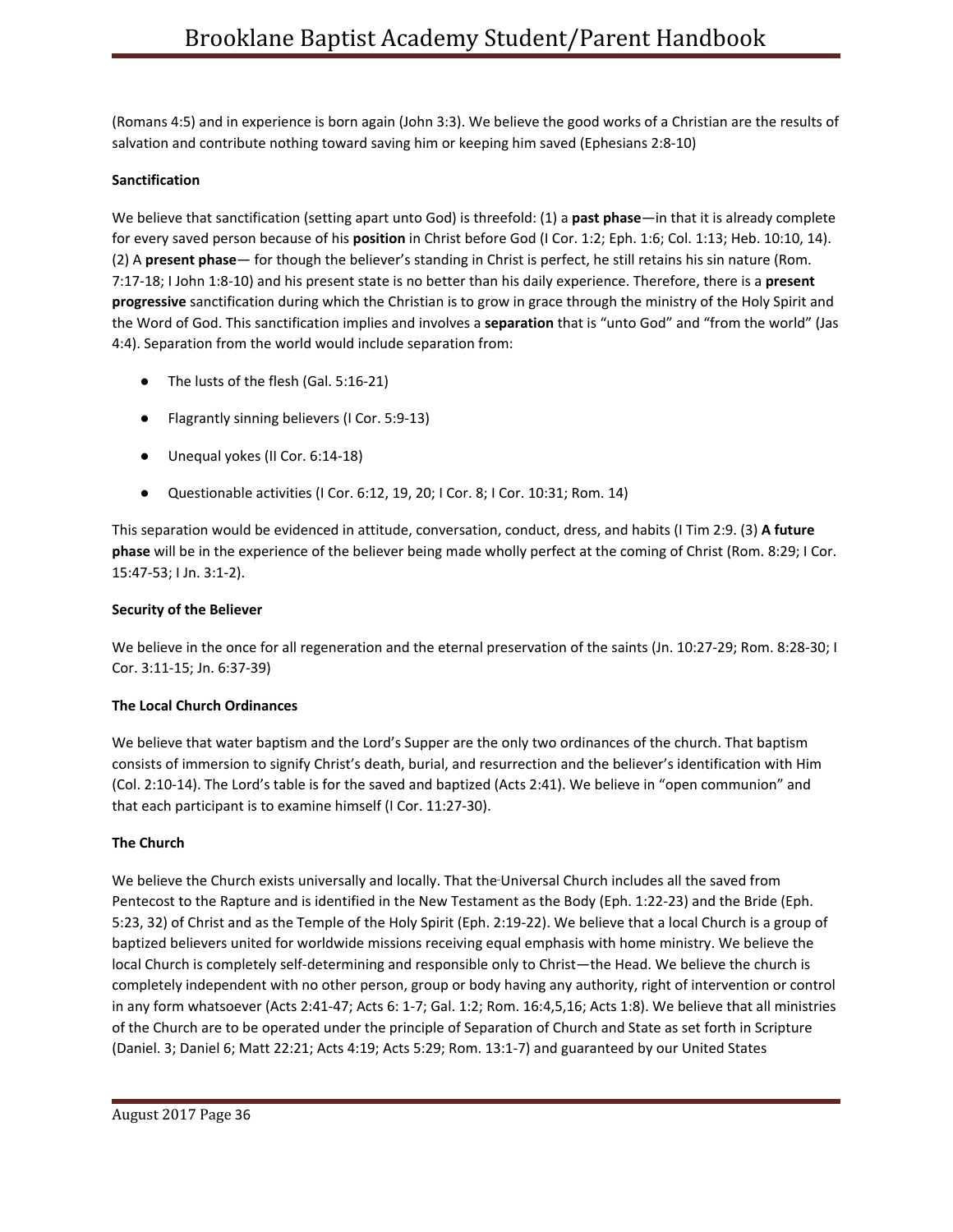Constitution. We oppose any policy of certification, accreditation, or licensure by state of any church ministry here or elsewhere.

### **The Future**

We believe in the premillennial view of Scripture relating to the Return of Christ. We believe in two bodily resurrections, one for the saved and one for the unsaved (Jn. 5:28, 29), separated by 1,000 years (Rev. 20:1-15). We believe in an endless and literal heaven (Rev. 21; Rev. 22) for all the redeemed. We believe in a literal, endless, and conscious punishment for the lost (Mt. 9:43-48; Rev. 14:10-11).

#### **Liberalism**

We believe that collaboration or participation with all forms of modernism whether in the National Council of Churches or otherwise is wrong and demands separation on our part (II Jn. 9-11).

#### **Human Sexuality**

- a. We believe that God has commanded that no intimate sexual activity be engaged in outside of a marriage between one naturally-born man and one naturally-born woman. We believe that any form of homosexuality, lesbianism, bisexuality, bestiality, incest, fornication, adultery, and pornography are sinful perversions of God's gift of sex. We believe that God disapproves of and forbids any attempt to alter one's gender by surgery or appearance. (Gen. 2:24; Gen. 19:5, 13; Gen. 26:8-9; Lev. 18:1-30; Rom 1:26-29; 1 Cor. 5:1; 6:9; I Thess. 4:1-8; Heb. 13:4)
- b. We believe that the only Scriptural marriage is the joining of one naturally-born man and one naturally-born woman for life. (Gen. 2:24; Rom. 7:2; I Cor. 7:10; Eph. 5:22-23)

### **Wedding Policy.**

As a church, we believe that marriage is a God-ordained institution, and as such it should be governed by what God has to say about it. In an age when marriage is often looked upon as a temporary state, we stand unequivocally for the permanence of marriage. To this end, we have adopted the following policies. The purpose of this policy is not to judge or to discriminate, but to uphold the sacredness of marriage and vows made before God and man during the marriage ceremony. We shall endeavor to keep the spirit of love in our dealings in this matter as we follow the commands of our Savior. Same sex marriages will not be performed in the church's facilities or by any pastor or staff of Brooklane Baptist Church.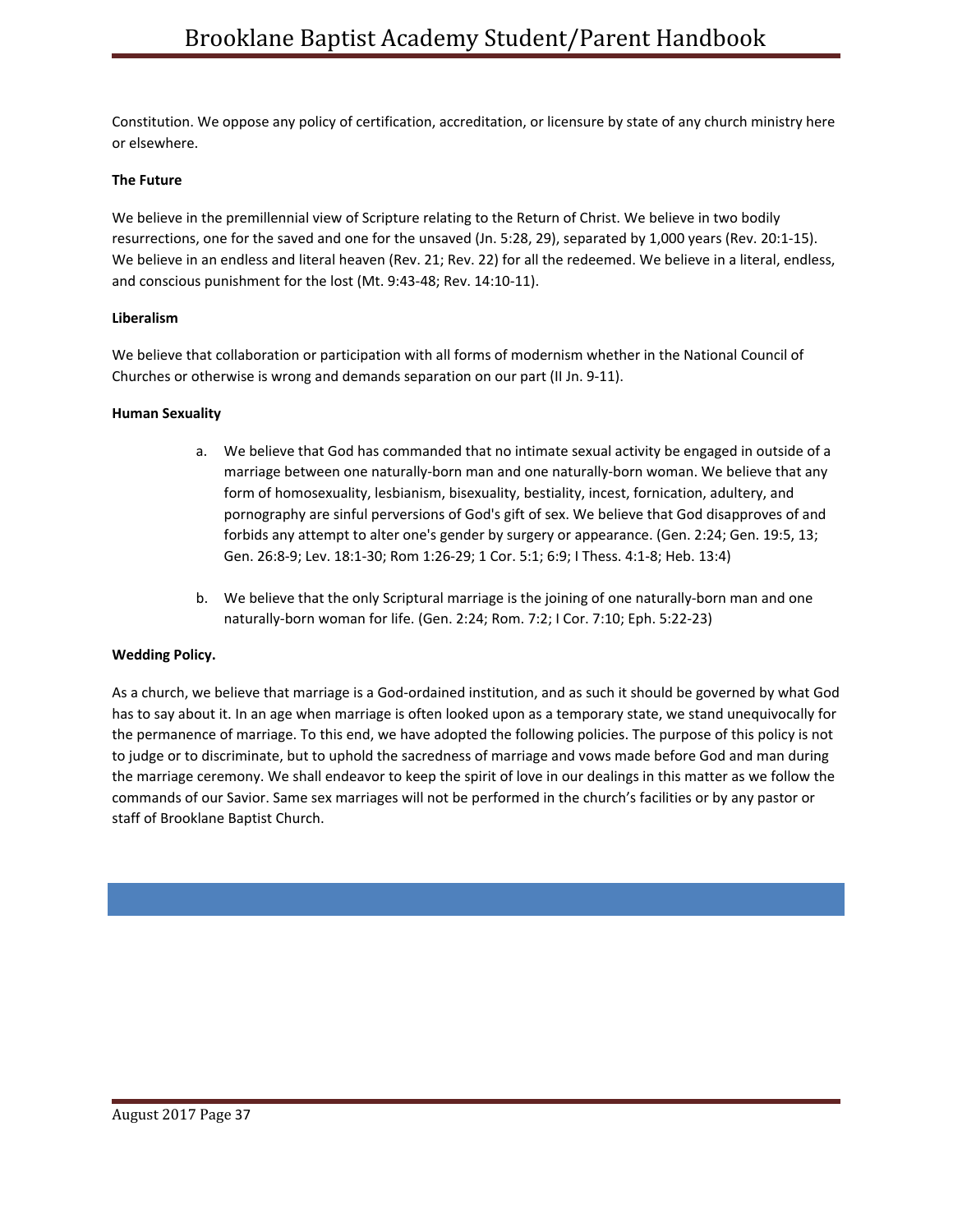# <span id="page-38-0"></span>**DOCTRINAL AGREEMENT**

<span id="page-38-1"></span>Students of different beliefs and doctrines attend the Academy. In the Bible classes and chapel the students are taught the Word of God with our doctrinal viewpoint. We recognize the fact that there are differences in doctrine from one Christian denomination to the next. Bible teachers will not put undue pressure on the students to change these doctrinal differences but will interpret scripture as we believe it.